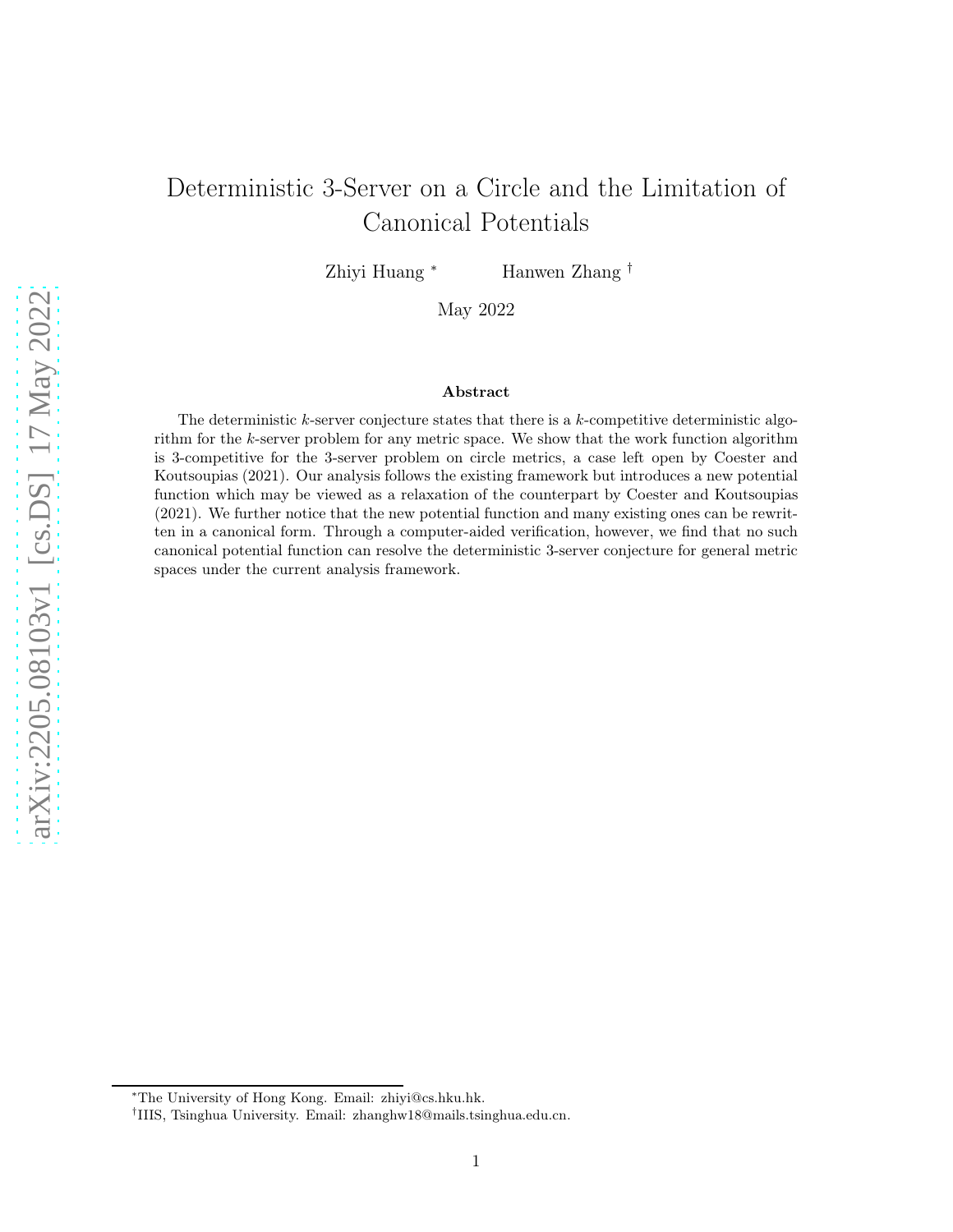## 1 Introduction

We study the k-server problem introduced by Manasse, McGeoch, and Sleator [\[20](#page-14-0)]. Consider a metric space and  $k$  servers located in the space. In each round a point in the metric makes a request. If currently no server is at that point then the online algorithm needs to move a server there in this round. We want to minimize the total distance that the servers travel to serve the requests. Following the standard competitive analysis, we compare the algorithm's total distance to the minimum total distance in hindsight. The maximum of this ratio over all possible instances is the competitive ratio of the algorithm.

The k-server problem is one of the oldest and hardest online algorithm problems, capturing online caching and paging as special cases. It offers two long-standing open questions that have been an endless source of inspiration to online algorithm researchers:

#### Deterministic k-server conjecture:

For any metric space there is a deterministic k-competitive algorithm.

## Randomized k-server conjecture:

For any metric space there is a randomized  $O(\log k)$ -competitive algorithm.

This paper focuses on deterministic algorithms. On the one hand, Manasse et al. [\[20](#page-14-0)] showed that any deterministic algorithm's competitive ratio is at least  $k$ . On the other hand, Koutsoupias and Papadimitriou [\[19](#page-14-1)] proposed the work function algorithm (WFA), and proved that the WFA is  $(2k-1)$ -competitive for any metric space. Although it is widely conjectured that the WFA is in fact k-competitive, the  $2k - 1$  ratio remains the best known bound for general metric spaces after more than two decades of subsequent efforts.

Since a direct attack to the deterministic k-server conjecture on general metrics appears beyond reach, a lot of efforts have been devoted to special metric spaces. For example, Manasse et al. [\[20](#page-14-0)] resolved the case of  $k = 2$  servers and the case when the metric space has only  $k+1$  points; Chrobak, Karloof, Payne, and Vishwnathan [\[14](#page-14-2)] settled the case of line metrics; Chrobak and Larmore [\[12](#page-14-3)] proved the case of tree metrics; Bein, Chrobak, and Larmore [\[8\]](#page-14-4) solved the case of  $k = 3$  on a Manhattan plane; and Bartal and Koutsoupias [\[7](#page-14-5)] worked out the case when the metric has only  $k + 2$  points and the case of weighted star metrics (a.k.a., the weighted paging problem).

The most recent progress was due to Coester and Koutsoupias [\[15\]](#page-14-6), who gave a unified potential function covering all known metric spaces for which the WFA is known to be k-competitive. They highlighted two cases as the frontier of the deterministic k-server conjecture:  $k = 3$  (because  $k = 2$ ) is known), and circle metrics (because they are the simplest non-tree metrics). They further used the combination of the two, i.e., 3 servers on circle metrics, to refute a lazy-adversary conjecture by Chrobak and Larmore [\[12](#page-14-3)]. They pointed out that their unified potential fails in the case of 3 servers on circle metrics, and questioned whether the WFA is 3-competitive in this case and even the correctness of the deterministic  $k$ -server conjecture.<sup>[1](#page-1-0)</sup>

## 1.1 Our Contributions

Our contributions are twofold. We introduce a new potential function and use it to prove that the WFA is 3-competitive for the 3-server problem on circle metrics, answering affirmatively the question left by Coester and Koutsoupias [\[15\]](#page-14-6). The new potential may be viewed as a relaxation

<span id="page-1-0"></span><sup>1</sup>Coester and Koutsoupias questioned the correctness of the deterministic 3-server conjecture in their paper, and Coester asked whether the WFA is 3-competitive for 3 servers on circle metrics in the conference talk.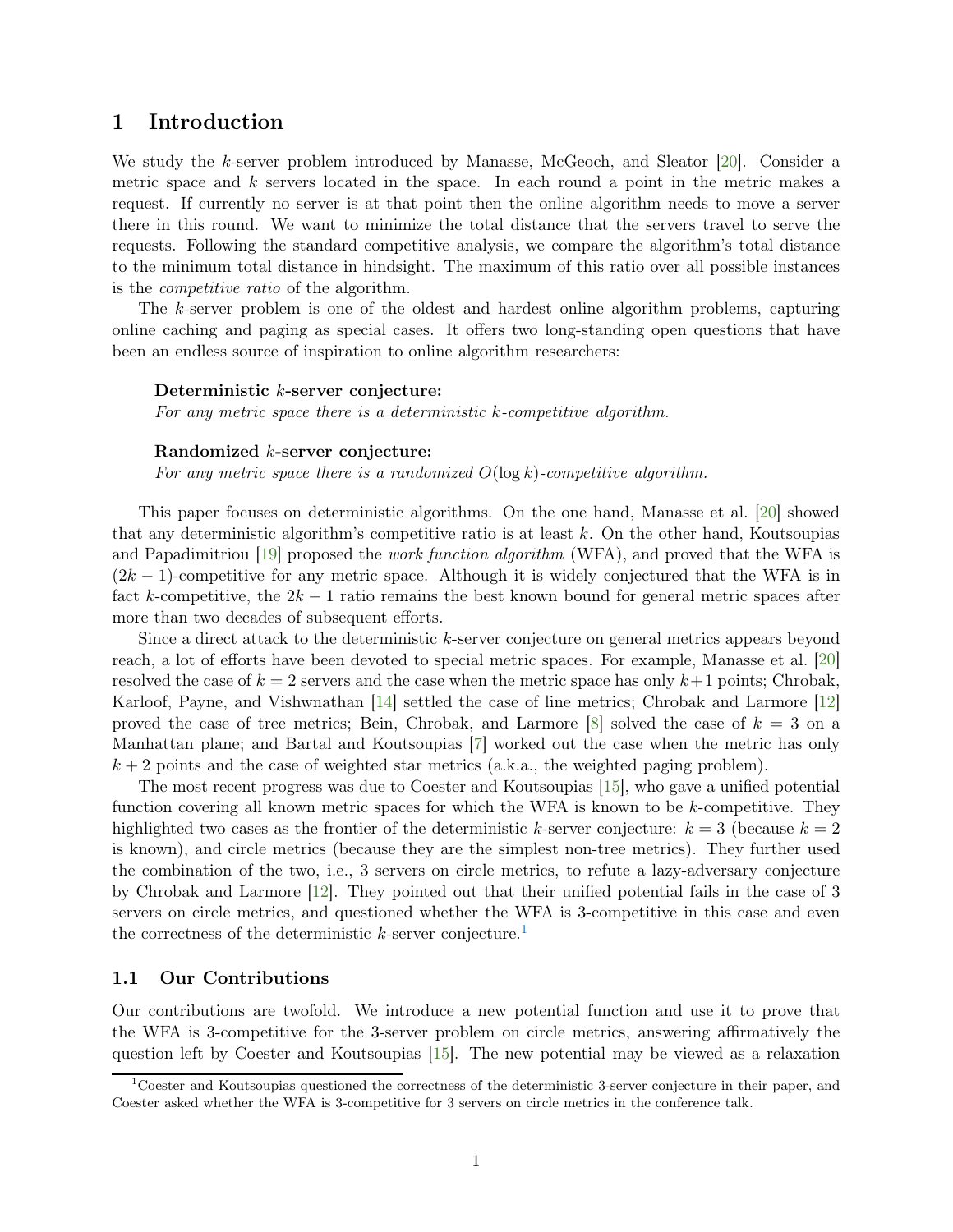of theirs. Our analysis still follows the existing framework, building on the known properties of the work functions, including quasi-convexity, duality, and the extended cost lemma. To this end, our result reconsolidates the belief that the WFA is k-competitive in general, optimistically even provable under the existing framework. See Section [3.](#page-4-0)

On the flip side, we define a canonical family of potential functions that captures as special cases the new potential function in this paper, and the previous potential functions of Chrobak and Larmore [\[13\]](#page-14-7), Bein et al. [\[8\]](#page-14-4), and Coester and Koutsoupias [\[15](#page-14-6)]. We further provide evidence that this canonical family of potential functions cannot resolve the  $k = 3$  case on general metrics. Hence, fundamentally new ideas are still needed for further advancement on the deterministic k-server conjecture. See Section [4.](#page-9-0)

### 1.2 Further Related Works

There has been lots of progresses on the randomized k-server conjecture. Bansal, Buchbinder, and Naor [\[3\]](#page-13-0) solved the case of weighted star metrics (a.k.a., the weighted paging problem). For general metric spaces, a breakthrough by Bansal, Buchbinder, Madry, and Naor  $|2|$  gave a polylog $(k, n)$ competitive algorithm, where  $n$  is the number of points in the metric space. Subsequently, Bubeck et al. [\[10\]](#page-14-8) gave an  $O(\log^2 k)$ -competitive algorithm for hierarchically separated trees (HST), which implies an improved  $O(\log^2 k \log n)$ -competitive algorithm for general metrics via Bartal's embed-ding (c.f., Bartal [\[5](#page-13-2), [6](#page-13-3)] and Fakcharoenphol, Rao, and Talwar [\[16](#page-14-9)]), or an  $O(\log^3 k \log \Delta)$ -competitive algorithm through their own embedding, where  $\Delta$  is the ratio between the maximum and minimum distances between pairs of points. Their algorithm and analysis were later simplified by Buchbinder, Gupta, Molinaro, and Naor [\[11\]](#page-14-10).

The WFA has found applications in other online algorithm problems, notably in several generalziations of the k-server problem. Borodin, Linial, and Saks [\[9\]](#page-14-11) proved that the WFA achieves the optimal competitive ratio in metrical task systems. Sitters [\[22](#page-14-12)] showed that the WFA is constant competitive for the generalized 2-server problem. Bansal, Eliáš, and Koumoutsos [\[4\]](#page-13-4) used the WFA to obtain a near optimal competitive ratio in the weighted k-server problem. Most recently, Argue, Gupta, Tang, and Guruganesh [\[1](#page-13-5)] and Sellke [\[21](#page-14-13)] applied the concept of work function to chasing convex bodies and got near optimal competitive ratios.

## 2 Preliminaries

Consider a metric space  $(\Omega, d)$ , where  $\Omega$  is a set of points and d is a metric on  $\Omega$ . In other words,  $d(x, y)$  is the distance between two points  $x, y \in \Omega$ . Let  $\Omega^k$  denote the set of multi-sets of k points from  $\Omega$ . We will abuse notation and let  $d(X, Y)$  also denote the Wasserstein distance between two finite multi-sets  $X, Y \in \Omega^k$ . We further let  $x^k$  denote the multi-set of k copies of  $x \in \Omega$ , and let  $x_1x_2 \ldots x_k$  denote the multi-set of k points  $x_1, x_2, \ldots, x_k \in \Omega$ .

An instance of the k-server problem is defined by an initial configuration  $X_0 \in \Omega^k$ , and a sequence of requests  $r_1, r_2, \ldots, r_T$ . The initial configuration is given to the algorithm at the beginning. Then, the algorithm receives the requests one at a time. Upon receiving each request  $r_t$ , the algorithm immediately chooses a configuration  $X_t \in \Omega^k$  with  $r_t \in X_t$ . The objective is to minimize the total distance between neighboring configurations, i.e.:

$$
\sum_{t=1}^T d(X_{t-1}, X_t) \; .
$$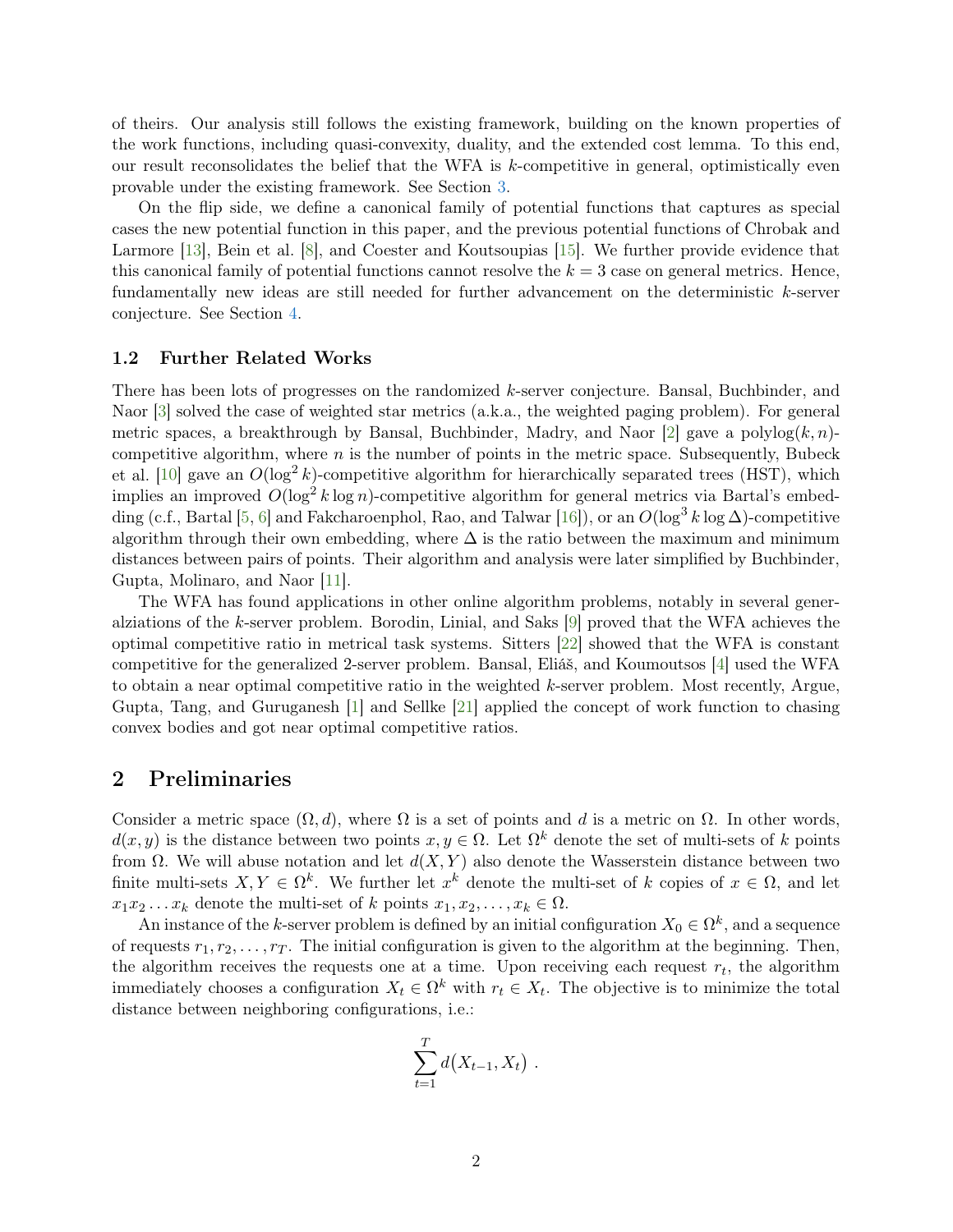Let ALG denote the objective given by the algorithm's configurations. Following the standard worst-case competitive analysis, we compare to the minimum cost in hindsight, i.e.:

OPT = 
$$
\min_{(X_1,...,X_T) \; : \; \forall 1 \leq t \leq T, r_t \in X_t} \sum_{t=1}^T d(X_{t-1}, X_t)
$$
.

The competitive ratio of an online algorithm with respect to (w.r.t.) a given metric space is the smallest  $\Gamma$  for which  $\text{ALG} \leq \Gamma \cdot \text{OPT} + O(1)$  for all instances of the k-server problem on this metric, where  $O(1)$  represents a term that does not depend on the number of requests T (but may depend on the number of servers k and the diameter of the metric).

It will be convenient to further consider the minimum cost up to any time  $1 \le t \le T$ , and with a given final configuration. For any time  $1 \le t \le T$ , and any configuration  $X_t \in \Omega^k$  with  $r_t \in X_t$ , define:

$$
\text{OPT}_t(X_t) = \min_{(X_1,\ldots,X_{t-1}) \;:\; \forall 1 \leq i \leq t-1, r_i \in X_i} \; \sum_{i=1}^t d(X_{i-1}, X_i) \; .
$$

## 2.1 Work Functions and the Work Function Algorithm

The work function  $w_t : \Omega^k \to \mathbb{R}$  at any time  $0 \le t \le T$  is the optimal objective for processing the first  $t$  requests, and further moving to a given final configuration, i.e.:

$$
w_t(X) = \min_{(X_1,\ldots,X_t) \; : \; \forall 1 \leq i \leq t, r_i \in X_i} \; \sum_{i=1}^t d(X_{i-1},X_i) + d(X_t,X) \; .
$$

For  $1 \le t \le T$ , this is equivalent to:

$$
w_t(X) = \min_{X_t \in \Omega^k : r_t \in X_t} \text{OPT}_t(X_t) + d(X_t, X) .
$$

The work function algorithm (WFA) selects at each time  $1 \leq t \leq T$  the minimizer in the above definition of the work function at time t when the input is  $X_{t-1}$ , i.e.:

$$
X_t \in \underset{X \in \Omega^k}{\arg \min} \text{ OPT}_t(X) + d(X, X_{t-1}) .
$$

<span id="page-3-2"></span>Lemma 1 (c.f., Koutsoupias [\[18](#page-14-14)]). The work functions satisfy the following properties.

1. (Monotonicity) For any  $1 \le t \le T$ , and any  $X \in \Omega^k$ :

$$
w_t(X) \ge w_{t-1}(X) ,
$$

and it holds with equality when  $r_t \in X$ .

2. (Lipschitzness) For any  $0 \le t \le T$ , and any  $X, Y \in \Omega^k$ :

$$
w_t(X) - w_t(Y) \leq d(X,Y) .
$$

3. (Quasi-convexity) For any  $0 \le t \le T$ , and any multi-sets  $X, Y \in \Omega^k$ , there exists a bijection  $\pi: X \to Y,^2$  $\pi: X \to Y,^2$  such that for any partition  $X = X_1 \sqcup X_2$ :

$$
w_t(X) + w_t(Y) \ge w_t(X_1 \cup \pi(X_2)) + w_t(\pi(X_1) \cup X_2).
$$

Further, the bijection  $\pi$  maps the common points in X, Y to themselves.<sup>[3](#page-3-1)</sup>

 $2^2$ The bijection treats copies of the same point as distinct objects, and may map them differently in general.

<span id="page-3-1"></span><span id="page-3-0"></span><sup>&</sup>lt;sup>3</sup>That is, if an point x appears  $n_X$  and  $n_Y$  times in X and Y respectively,  $\pi$  maps  $\min\{n_X, n_Y\}$  copies of x to x.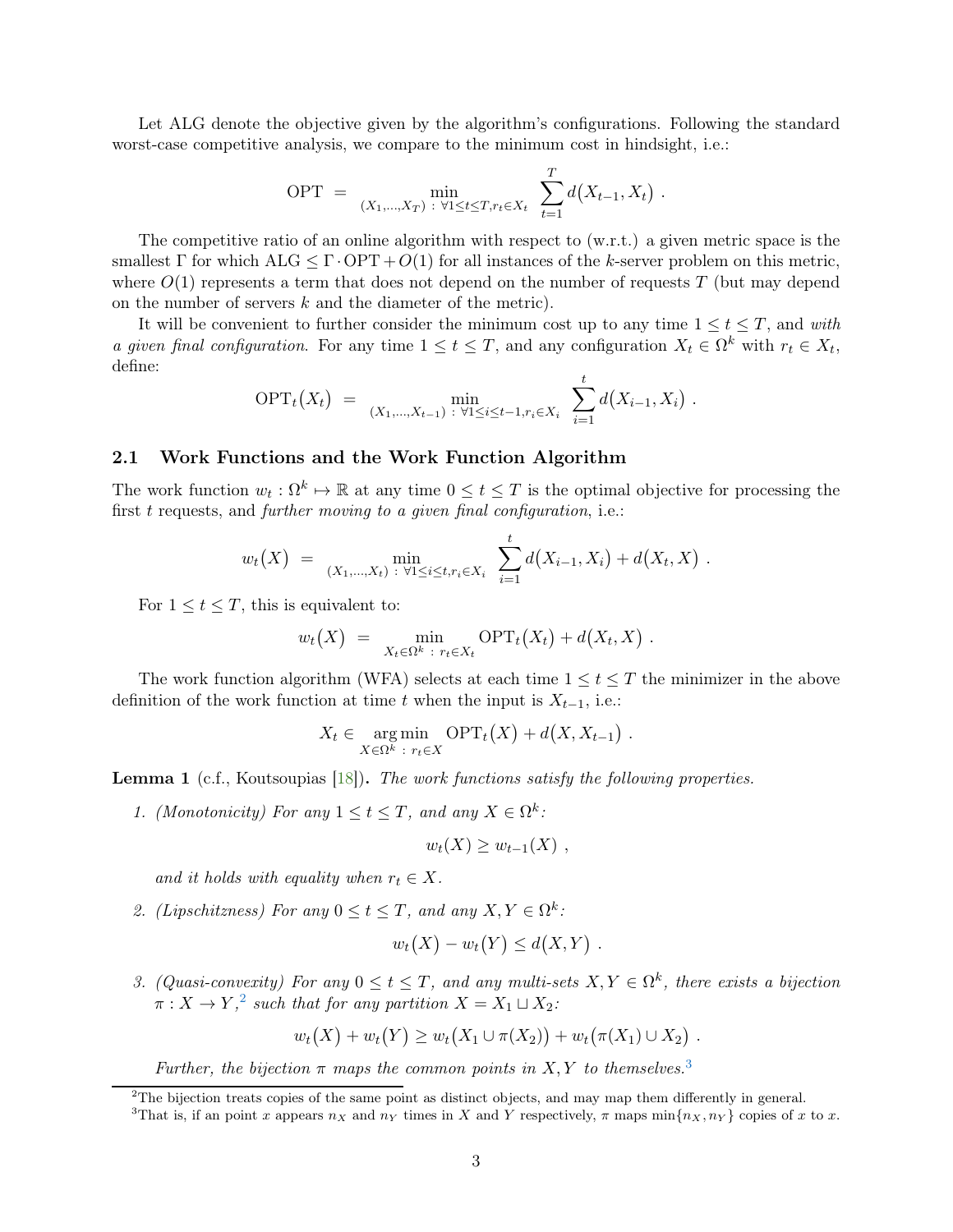[4](#page-4-1). (Duality)<sup>4</sup> For any  $1 \le t \le T$ :

$$
\underset{X \in \Omega^k}{\arg \min} \left( w_{t-1}(X) - d(X, r_t^k) \right) \subseteq \underset{X \in \Omega^k}{\arg \max} \left( w_t(X) - w_{t-1}(X) \right) .
$$

5. (Extended Cost Lemma) Suppose that for any k-server instance:

$$
\sum_{t=1}^T \max_{X \in \Omega^k} (w_t(X) - w_{t-1}(X)) \leq (\Gamma + 1) \text{ OPT} + O(1) .
$$

Then, the WFA is  $\Gamma$ -competitive.

## 2.2 Potential-based Approach

Most existing analyses of the WFA establish the condition of the Extended Cost Lemma (i.e., the last part of Lemma [1\)](#page-3-2) by designing appropriate potentials  $\Phi_0, \Phi_1, \ldots, \Phi_T$  such that:

$$
\Phi_t - \Phi_{t-1} \ge \max_{X \in \Omega^k} \left( w_t(X) - w_{t-1}(X) \right), \qquad \forall 1 \le t \le T; \tag{1}
$$

$$
\Phi_T - \Phi_0 \leq (\Gamma + 1) \text{OPT} + O(1) \tag{2}
$$

Specifically,  $\Phi_t$  could be the sum of work function  $w_t$ 's values on  $\Gamma + 1$  configurations, plus some other bounded terms. Then, the boundedness of the potentials implies the second condition above.

## <span id="page-4-0"></span>3 Deterministic 3-Server on a Circle

This section considers the circle metrics and  $k = 3$  servers. Let  $\Delta > 0$  denote the diameter of a circle metric. We may write the set of points as an interval  $\Omega = [0, 2\Delta)$ . The corresponding metric is  $d(x, y) = \min\{|x - y|, 2\Delta - |x - y|\}$  for any points  $x, y \in \Omega$ .

Antipodes. For any  $x \in \Omega$ , define its antipode as  $\bar{x} = x + \Delta$  if  $x \in [0, \Delta)$  and  $\bar{x} = x - \Delta$  if  $x \in [\Delta, 2\Delta)$ . The antipodes satisfy that for any  $x, y \in \Omega$ :

<span id="page-4-5"></span><span id="page-4-4"></span><span id="page-4-3"></span>
$$
d(x, y) + d(\bar{x}, y) = \Delta \tag{3}
$$

Arcs. For any  $x, y \in \Omega$ , denote the arc connecting them as  $\widehat{xy}$ . Define  $\widehat{x}\overline{x} = \Omega$ . For any  $z \in \widehat{xy}$ , we have:

$$
d(x, z) + d(z, y) = d(x, y) .
$$

The next lemma follows from the Lipschitzness of work functions (Lemma [1\)](#page-3-2).

<span id="page-4-2"></span>**Lemma 2** (c.f., Koutsoupias [\[17](#page-14-15)]). For any  $1 \le t \le T$ :

$$
\bar{r}_t^k \in \underset{X \in \Omega^k}{\arg \min} (w_{t-1}(X) - d(X, r_t^k)).
$$

<span id="page-4-6"></span>Theorem 3. The WFA is 3-competitive for 3-server on a circle.

<span id="page-4-1"></span><sup>&</sup>lt;sup>4</sup>The original duality also asserts arg min<sub> $X \in \Omega^k$ </sub>  $(w_{t-1}(X) - d(X, r_t^k)) \subseteq \arg \min_{X \in \Omega^k} (w_t(X) - d(X, r_t^k))$ . It is not needed in this paper because we focus on metrics with antipodes including the circle metric and general metrics (through appropriate extension), and because of Lemma [2](#page-4-2) in the next section.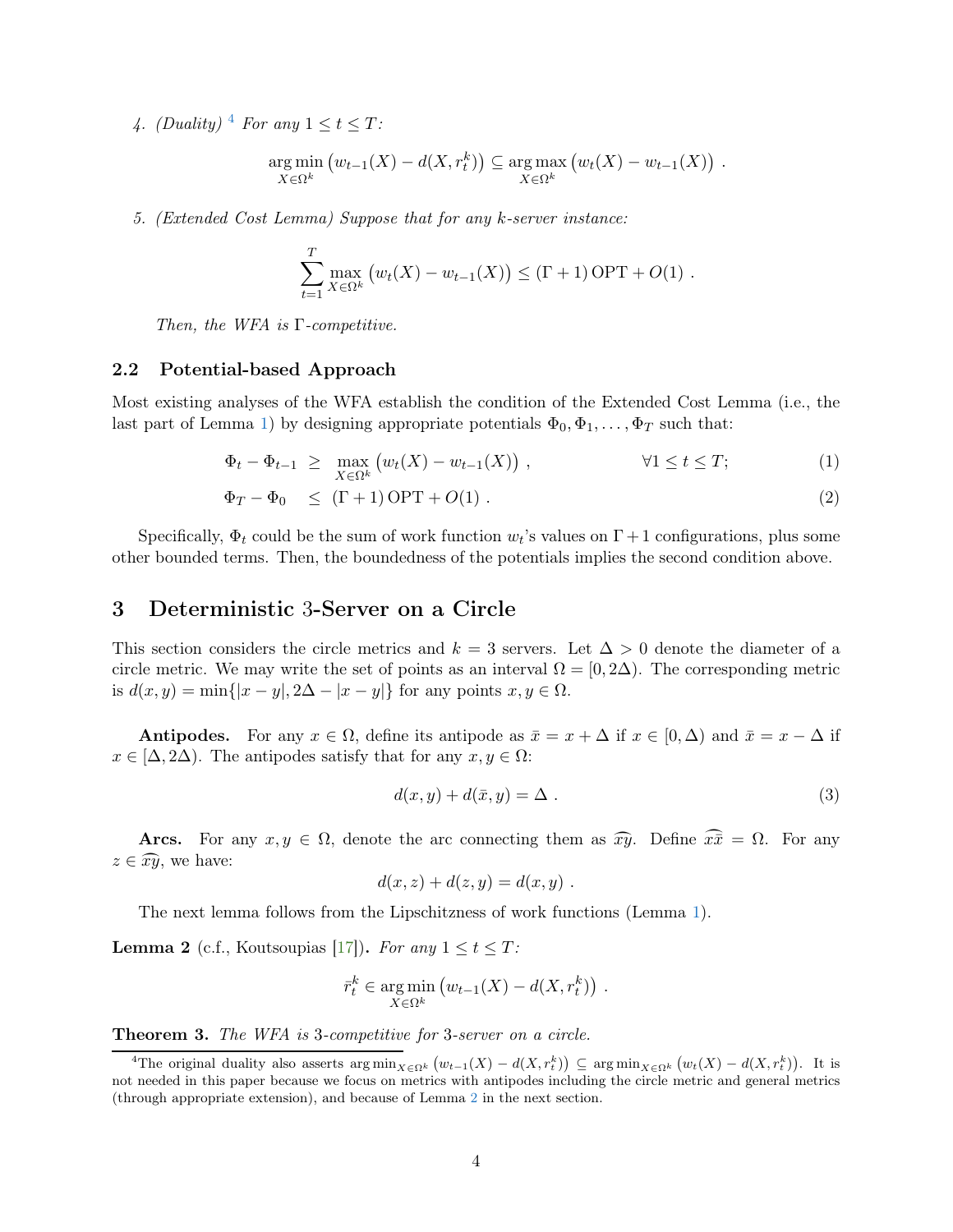*Proof.* For any work function  $w_t$  and any points  $u, x, y, z \in \Omega$ , define:

$$
\Phi(w_t, u, x, y, z) = w_t(\bar{u}^3) + w_t(ux\bar{y}) + w_t(uy\bar{z}) + w_t(uz\bar{x}) - d(x, y) - d(y, z) - d(z, x) .
$$
 (4)

We remark that function  $\Phi$  by definition is invariant to permuting x, y, z while keeping the same parity. It is also invariant to changing the parity of the permutation of  $x, y, z$  and changing them into their antipodes  $\bar{x}, \bar{y}, \bar{z}$  respectively, since Eqn. [\(3\)](#page-4-3) implies:

$$
\Phi(w_t, u, x, y, z) = w_t(\bar{u}^3) + w_t(ux\bar{y}) + w_t(uy\bar{z}) + w_t(uz\bar{x}) - d(x, y) - d(y, z) - d(z, x)
$$
  
= 
$$
w_t(\bar{u}^3) + w_t(ux\bar{y}) + w_t(uy\bar{z}) + w_t(uz\bar{x}) - d(\bar{x}, \bar{y}) - d(\bar{y}, \bar{z}) - d(\bar{z}, \bar{x})
$$
  
= 
$$
\Phi(w_t, u, \bar{y}, \bar{x}, \bar{z}).
$$

For any  $0 \le t \le T$ , define the potential after request  $r_t$  to be:

<span id="page-5-2"></span><span id="page-5-1"></span>
$$
\Phi_t = \min_{u,x,y,z \in \Omega} \Phi(w_t, u, x, y, z) . \tag{5}
$$

The next lemma characterizes the minimizer in the above definition of potentials. We sketch its proof at the end of the section, and defer the complete proof to Appendix [A.](#page-15-0)

<span id="page-5-0"></span>**Lemma 4.** For any 3-sever instance on a circle metric, and any time t, there are points  $x_t, y_t, z_t \in \Omega$ such that  $\Phi_t = \Phi(r_t, x_t, y_t, z_t)$ .

On the one hand, by  $w_T(X) \leq \text{OPT} + 3\Delta$  for any  $X \in \Omega^3$  and  $d(x, y), d(y, z), d(z, x) \geq 0$ :

$$
\Phi_T \le 4\text{OPT} + 12\Delta \; .
$$

On the other hand, by  $w_0(X) \ge 0$  for any  $X \in \Omega^3$  and by  $d(x, y), d(y, z), d(z, x) \le \Delta$ :

$$
\Phi_0 \geq -3\Delta \; .
$$

Hence:

$$
\Phi_T - \Phi_0 \le 4\text{OPT} + 15\Delta = 4\text{OPT} + O(1) \; .
$$

Finally, let  $x_t, y_t, z_t \in \Omega$  be the points from Lemma [4.](#page-5-0) We have:

$$
\Phi_t - \Phi_{t-1} = \Phi(w_t, r_t, x_t, y_t, z_t) - \min_{u, x, y, z \in \Omega} \Phi(w_{t-1}, u, x, y, z)
$$
\n
$$
\geq \Phi(w_t, r_t, x_t, y_t, z_t) - \Phi(w_{t-1}, r_t, x_t, y_t, z_t)
$$
\n
$$
= (w_t(\bar{r}_t^3) - w_{t-1}(\bar{r}_t^3)) + (w_t(r_t x_t \bar{y}_t) - w_{t-1}(r_t x_t \bar{y}_t)) + (w_t(r_t y_t \bar{z}_t) - w_{t-1}(r_t y_t \bar{z}_t)) + (w_t(r_t z_t \bar{x}_t) - w_{t-1}(r_t z_t \bar{x}_t))
$$
\n
$$
\geq w_t(\bar{r}_t^3) - w_{t-1}(\bar{r}_t^3) \qquad \text{(Monotonicity in Lemma 1)}
$$
\n
$$
= \max_{X \in \Omega^k} (w_t(X) - w_{t-1}(X)). \qquad \text{(Lemma 2, and Duality in Lemma 1)}
$$

 $\Box$ 

The theorem now follows by the Extended Cost Lemma in Lemma [1.](#page-3-2)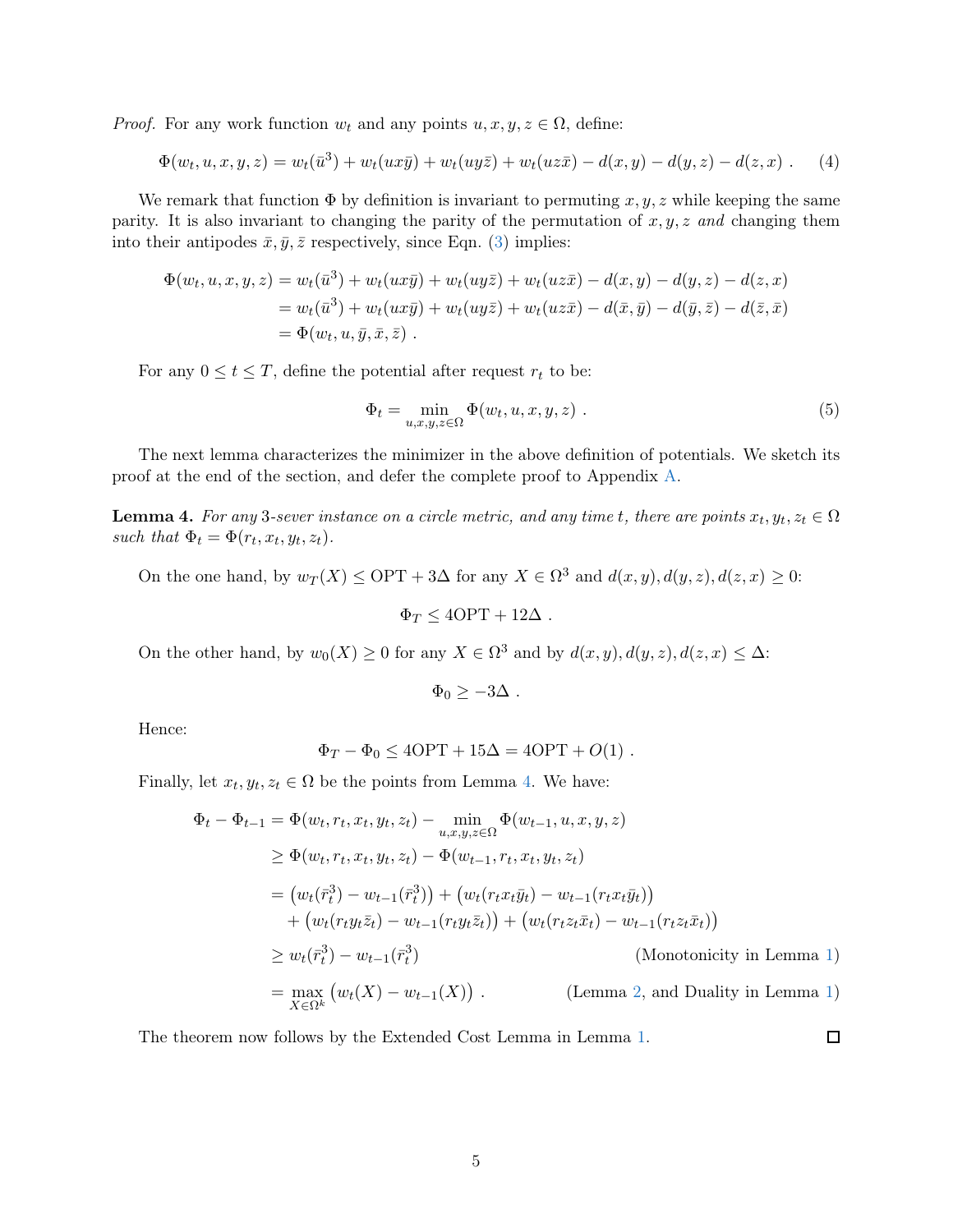To prove Lemma [4,](#page-5-0) it is more convenient to consider an equivalent form of our potentials defined in Equations [\(4\)](#page-5-1) and  $(5).<sup>5</sup>$  $(5).<sup>5</sup>$  $(5).<sup>5</sup>$  $(5).<sup>5</sup>$  Define:

<span id="page-6-1"></span>
$$
\Phi^{\star}(w_t, u, x, y, z) = w_t(\bar{u}^3) + w_t(ux\bar{y}) + w_t(uy\bar{z}) + w_t(uz\bar{x})
$$
 (6)

Further let P denote the set of point tuples  $(x, y, z) \in \Omega^3$  that are not in the interior of the same semi-circle:

$$
P = \{(x, y, z) \in \Omega^3 \mid d(x, y) + d(y, z) + d(z, x) = 2\Delta\}.
$$

We establish the equivalence through the next lemma.

<span id="page-6-3"></span>**Lemma 5.** For any  $1 \le t \le T$ :

$$
\Phi_t = \min_{u \in \Omega, (x, y, z) \in P} \Phi^{\star}(w_t, u, x, y, z) - 2\Delta.
$$

*Proof.* By the definitions of  $\Phi$  and  $\Phi^*$ , we have:

$$
\Phi_t \leq \min_{u \in \Omega, (x,y,z) \in P} \Phi^{\star}(w_t, u, x, y, z) - 2\Delta.
$$

It remains to show the opposite direction. Suppose that  $\Phi_t = \Phi(w_t, u_t, x_t, y_t, z_t)$ . If  $(x_t, y_t, z_t) \in$ P the lemma holds by the definition of P.

<span id="page-6-2"></span>Next suppose that  $(x_t, y_t, z_t) \notin P$ . By the symmetry of  $x, y, z$  in the definition of  $\Phi$ , we may assume without loss of generality that  $z_t \in \widehat{x_t y_t}$ . Recall that the metric is a circle of diameter  $\Delta$ , we have:

$$
d(x_t, z_t) + d(y_t, z_t) = d(x_t, y_t) < \Delta \tag{7}
$$

Moving  $y_t$  to  $\bar{x}_t$  decreases the distance terms by  $2d(y_t, \bar{x}_t)$ , and increases the work functions by at most this amount by Lipschitzness:

$$
\Phi_t = \Phi(w_t, u_t, x_t, y_t, z_t)
$$
\n
$$
= \Phi^*(w_t, u_t, x_t, y_t, z_t) - d(x_t, y_t) - d(y_t, z_t) - d(z_t, x_t)
$$
\n
$$
= \Phi^*(w_t, u_t, x_t, y_t, z_t) - 2d(x_t, y_t)
$$
\n
$$
= \Phi^*(w_t, u_t, x_t, y_t, z_t) + d(x_t, \bar{y}_t) + d(\bar{x}_t, y_t) - 2\Delta
$$
\n
$$
\geq \Phi^*(w_t, u_t, x_t, \bar{x}_t, z_t) - 2\Delta
$$
\n
$$
= \Phi(w_t, u_t, x_t, \bar{x}_t, z_t)
$$
\n
$$
\geq \Phi_t.
$$
\n(Dipschizness in Lemma 1)\n
$$
\Phi(t, u_t, x_t, \bar{x}_t, z_t)
$$

Since both ends are the same, this sequence of inequalities must hold with equality. In particular, since  $(x_t, \bar{x}_t, z_t) \in P$ , we have:

$$
\Phi_t = \Phi^{\star}(w_t, u_t, x_t, \bar{x}_t, z_t) - 2\Delta \ge \min_{u \in \Omega, (x, y, z) \in P} \Phi^{\star}(w_t, u, x, y, z) - 2\Delta
$$

as needed.

*Proof Sketch of Lemma [4.](#page-5-0)* By Lemma [5,](#page-6-3) it suffices to prove that for any  $u \in \Omega$  and any  $(x, y, z) \in P$ , there are  $x', y', z' \in P$  such that:

<span id="page-6-4"></span>
$$
\Phi^{\star}(u,x,y,z) \ge \Phi^{\star}(r_t,x',y',z') . \tag{8}
$$

 $\Box$ 

<span id="page-6-0"></span><sup>&</sup>lt;sup>5</sup>We choose the form in Eqn.  $(4)$  for consistency with the discussion in Section [4.](#page-9-0)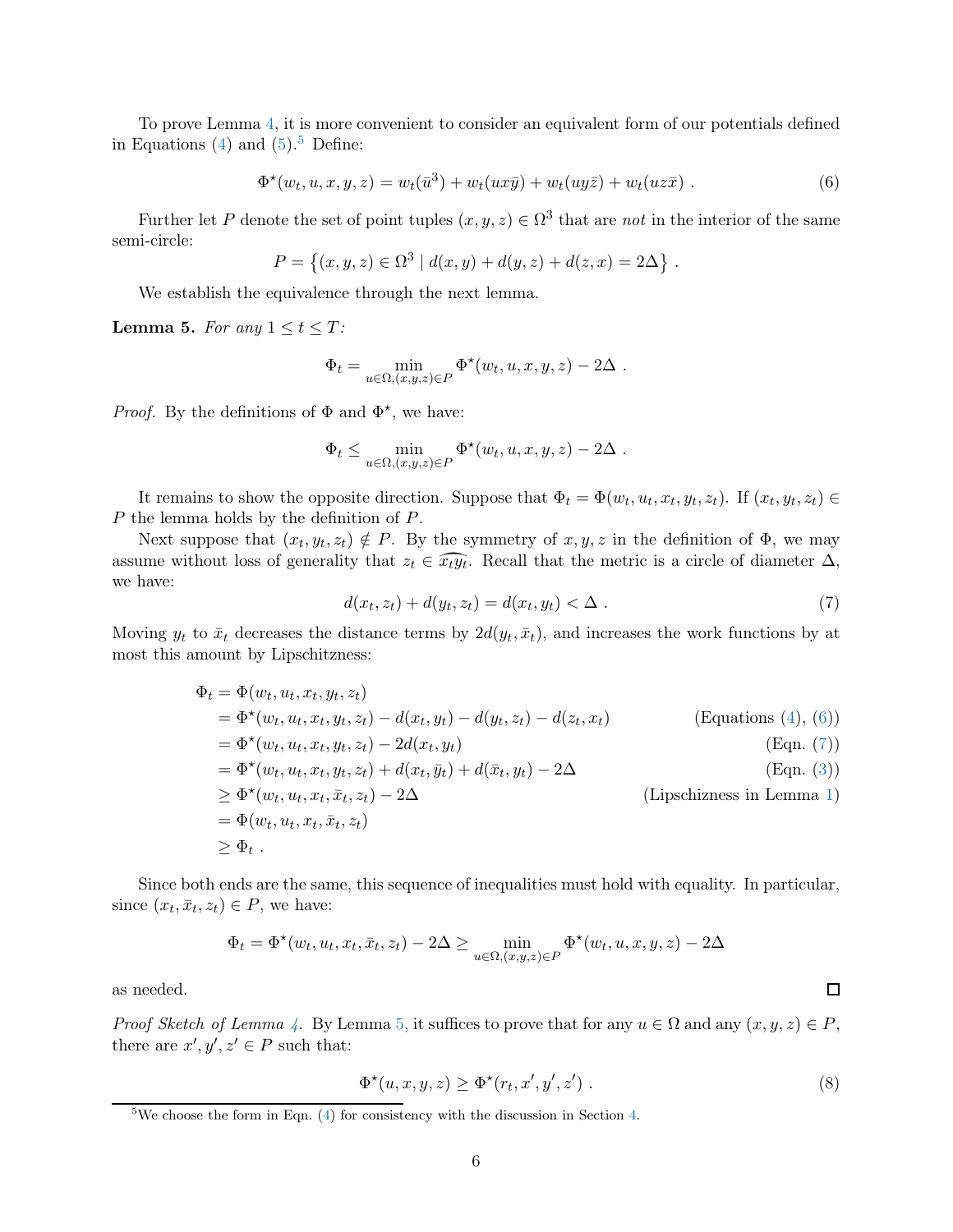Specifically, our argument will consider  $x', y', z' \in \{u, \bar{u}, x, \bar{x}, y, \bar{y}, z, \bar{z}\}.$ 

Following the literature, we say that  $w_t(X)$  resolves from  $x \in X$  for some configuration  $X \in \Omega^k$ if in the cost-minimizing solution the server that serves the last request  $r_t$  is at  $x \in X$  in the end.

Observe that both sides are the sum of the work function  $w_t$ 's values on four configurations. We will prove it through a sequence of transformations of the following kinds:

- 1. Resolving: Consider all possible points that the configurations on the left resolve from. For each configuration X, if  $w_t(X)$  resolves from  $x \in X$ , write  $w_t(X) = w_t(X - x + r_t) + d(x, r_t)$ , where  $X - x + r_t$  denotes the configuration obtained by removing x from and adding  $r_t$  to X. We shall reorder the points in each configuration so that  $r_t$  is the first after the resolving step.
- 2. Quasi-convexity: Pick two configurations  $X, Y$  on the left and apply quasi-convexity to swap a pair of points in  $X, Y$ . Importantly, we will always apply the resolving steps first, so that  $r_t \in X, Y$  which will not be swapped according to Lemma [1.](#page-3-2)
- 3. Lipschitzness: For each  $d(x, y)$  on the left, find a configuration X containing one of the points, say, x, and write  $w_t(X) + d(x, y) \geq w_t(X - x + y)$ .

The full proof unfortunately involves a tedious case analysis, which we defer to Appendix [A.](#page-15-0) Below we present some representative cases to demonstrate the transformations. The case numbers are not consecutive because they are cherry-picked from the full analysis. For ease of notations we omit the subscript t and write  $w = w_t$  and  $r = r_t$  below.

**Case 0:** If  $w(ux\bar{y})$ ,  $w(uy\bar{z})$ ,  $w(uz\bar{x})$  all resolve from u, we only need the resolving and Lipschitzness steps, effectively moving all copies of  $u$  to  $r$ .

$$
\Phi^{\star}(w, u, x, y, z) = w(\bar{u}^{3}) + w(rx\bar{y}) + w(ry\bar{z}) + w(rz\bar{x}) + 3d(r, u)
$$
 (Resolving)  
\n
$$
\geq w(\bar{r}^{3}) + w(rx\bar{y}) + w(ry\bar{z}) + w(rz\bar{x})
$$
 (Lipschizness)  
\n
$$
= \Phi^{\star}(w, r, x, y, z).
$$

**Subcase 1a:** Suppose that exactly two of  $w(ux\overline{y})$ ,  $w(uy\overline{z})$ ,  $w(uz\overline{x})$  resolve from points other than u (Case 1), and further suppose that these two resolve from points other than the pair of antipodes in their final configurations (Subcase 1a). By symmetry, assume without loss of generality that  $w(ux\bar{y})$  resolves from u. The pair of antipodes in the other two are z and  $\bar{z}$ , and therefore  $w(uy\overline{z})$  resolves from y and  $w(uz\overline{x})$  resolves from  $\overline{x}$ .

We once again only need the resolving and Lipschitzness steps, since moving y and  $\bar{x}$  to r allows us to move both  $\bar{y}$  and x in the second configuration to  $\bar{r}$ . Finally, the first configuration must resolve from a copy of  $\bar{u}$ , moving which to r allows us to move u to  $\bar{r}$  in the second configuration. Formally:

$$
\Phi^*(w, u, x, y, z) = w(r\bar{u}^2) + w(ux\bar{y}) + w(ru\bar{z}) + w(ruz) \n+ d(r, \bar{u}) + d(r, y) + d(r, \bar{x})
$$
\n(Resolving)  
\n
$$
\geq w(r\bar{u}^2) + w(\bar{r}^3) + w(ru\bar{z}) + w(ruz)
$$
\n(Lipschizness)  
\n
$$
= \Phi^*(w, r, u, z, \bar{u})
$$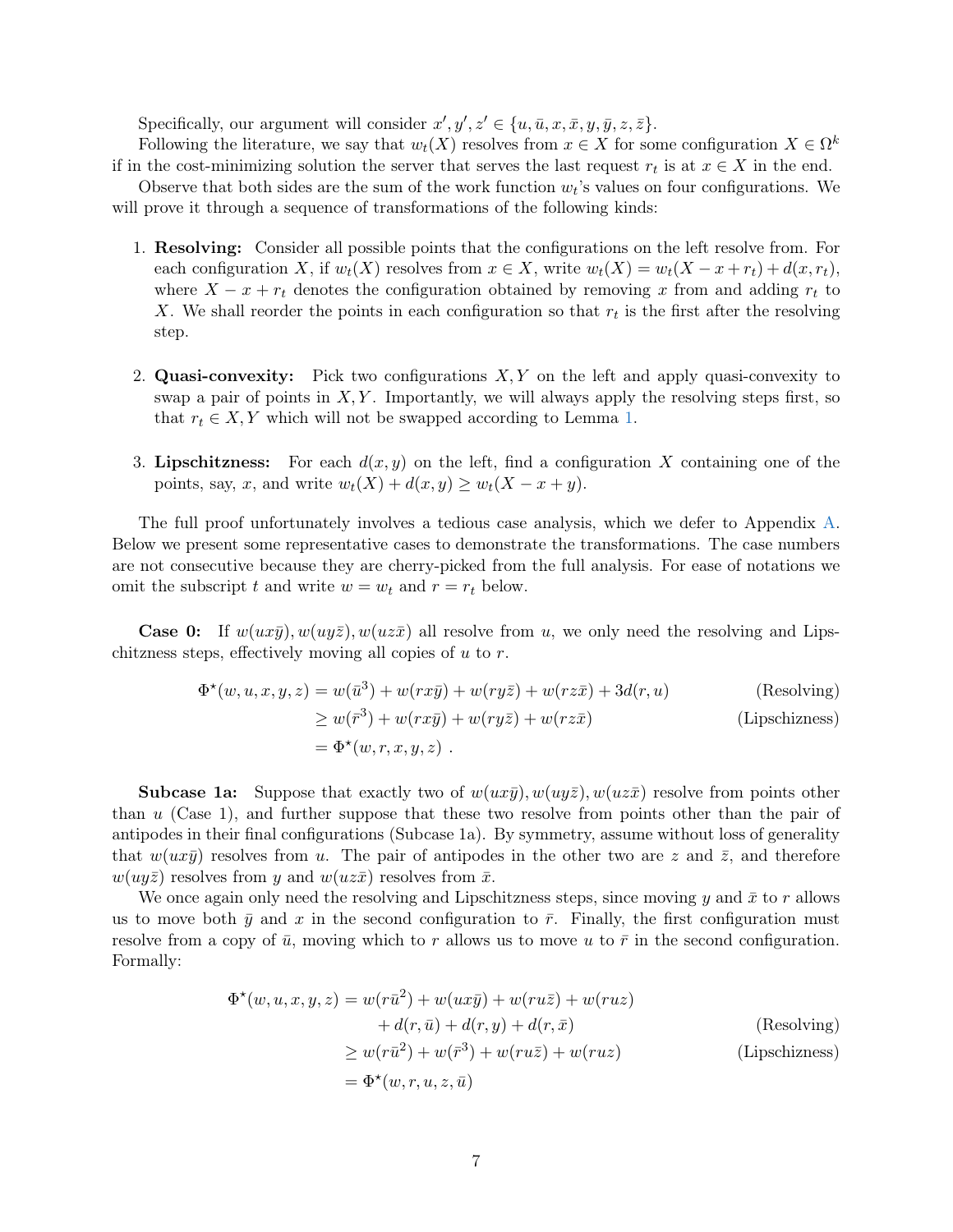**Subcase 2c:** Suppose that exactly one of  $w(ux\bar{y})$ ,  $w(uy\bar{z})$ ,  $w(uz\bar{x})$  resolve from points other than u. By symmetry, assume without loss of generality that  $w(ux\bar{y})$  and  $w(uy\bar{z})$  resolve from u, and uz $\bar{x}$  resolves from z (Case 2). Further suppose that  $r \in \overline{\hat{y}\hat{z}}$  (Subcase 2c). Then the resolving step is as follows, with an rearrangement of the distance terms:

$$
\Phi^{\star}(w, u, x, y, z) = w(r\bar{u}^{2}) + w(rx\bar{y}) + w(ry\bar{z}) + w(ru\bar{x}) + d(r, \bar{u})
$$
  
+ 2d(r, u) + d(r, z) (Resolving)  
= 
$$
w(r\bar{u}^{2}) + w(rx\bar{y}) + w(ry\bar{z}) + w(ru\bar{x})
$$
  
+ 
$$
\Delta + d(r, u) + d(r, z) .
$$
 (Eqn. (3))

Next, we will pick  $x' \in \{x, \bar{x}\}, y' \in \{y, \bar{y}\},\$  and  $z' \in \{u, \bar{u}\}\$ to prove Eqn. [\(8\)](#page-6-4). We remark that the points x, y,  $\bar{x}$ ,  $\bar{y}$  partition the circle into four arcs. Depending on which of the four arcs contain point u, there two exactly two choices of  $x', y', z'$  in each case subject to  $(x', y', z') \in P$ . For example, if  $u \in \widehat{xy}$  then  $(\bar{x}, \bar{y}, u), (x, y, \bar{u}) \in P$ . The following analysis therefore consists of four subcases.

If  $u \in \widehat{\overline{xy}}$ , consider  $(x', y', z') = (x, y, u) \in P$ . Then, we need to get configurations  $\overline{r}^3$ ,  $rx\overline{y}$ ,  $ry\overline{u}$ , and ru $\bar{x}$  from the transformations. The equation above already has configurations rx $\bar{y}$  and ru $\bar{x}$ . Further applying quasi-convexity to swap a copy of  $\bar{u}$  in  $r\bar{u}^2$  with y in  $ry\bar{z}$  gives configuration  $ry\bar{u}$ (and configuration  $r\bar{z}\bar{u}$ ). Finally, Lipschitzness transforms configuration  $r\bar{z}\bar{u}$  into  $\bar{r}^3$ . For clarity, we will write the two points being swapped in each quasi-convexity step in bold hereafter. Formally:

$$
\Phi^*(w, u, x, y, z) \ge w(ry\bar{u}) + w(rx\bar{y}) + w(r\bar{u}\bar{z}) + w(ru\bar{x})
$$
  
+  $\Delta + d(r, u) + d(r, z)$  (Quasi-convexity)  

$$
\ge w(ry\bar{u}) + w(rx\bar{y}) + w(\bar{r}^3) + w(ru\bar{x})
$$
 (Lipschitzness)  
=  $\Phi^*(w, r, x, y, u)$ .

The other three subcases are the crux of the analysis where we use the assumption  $r \in \widehat{yz}$  to conclude that  $\bar{y} \in \hat{r}z$ . This implies  $d(r, z) = d(r, \bar{y}) + d(\bar{y}, z)$ , which allows us to eliminate point  $\bar{z}$ that is not in the final configurations:

$$
\Phi^{\star}(w, u, x, y, z) = w(r\bar{u}^{2}) + w(rx\bar{y}) + w(ry\bar{z}) + w(ru\bar{x}) + \Delta + d(r, u) + d(r, \bar{y}) + d(\bar{y}, z)
$$
  
\n
$$
\geq w(r\bar{u}^{2}) + w(rx\bar{y}) + w(ry^{2}) + w(ru\bar{x}) + \Delta + d(r, u) + d(r, \bar{y}). \quad \text{(Lipschizness)}
$$

If  $u \in \widehat{xy}$ , consider  $(x', y', z') = (x, y, \bar{u}) \in P$ . Then, we need to get configurations  $\bar{r}^3$ ,  $r x \bar{y}$ ,  $r y u$ , and  $r\bar{u}\bar{x}$  from the transformations. We already have configuration  $r\bar{x}\bar{y}$ . The remaining argument first applies quasi-convexity to  $r\hat{v}$  and  $r\hat{u}$  to obtain configuration  $r\hat{u}$  in the final formula, and configuration  $ry\bar{x}$ . Further apply quasi-convexity to  $r\bar{u}^2$  and  $ry\bar{x}$  to obtain configuration  $r\bar{u}\bar{x}$  in the final formula. Finally, Lipschitzness transforms the last configuration into  $\bar{r}^3$ . Formally:

$$
\Phi^{\star}(w, u, x, y, z) \ge w(r\bar{u}^{2}) + w(rx\bar{y}) + w(r\bar{x}y) + w(ru\mathbf{y})
$$
  
+  $\Delta + d(r, u) + d(r, \bar{y})$  (Quasi-convexity)  

$$
\ge w(r\mathbf{y}\bar{u}) + w(rx\bar{y}) + w(r\bar{x}\bar{u}) + w(ruy)
$$
  
+  $\Delta + d(r, u) + d(r, \bar{y})$  (Quasi-convexity)  

$$
\ge w(\bar{r}^{3}) + w(rx\bar{y}) + w(r\bar{x}\bar{u}) + w(ruy)
$$
 (Lipschitzness)  
=  $\Phi^{\star}(w, r, x, y, \bar{u})$ .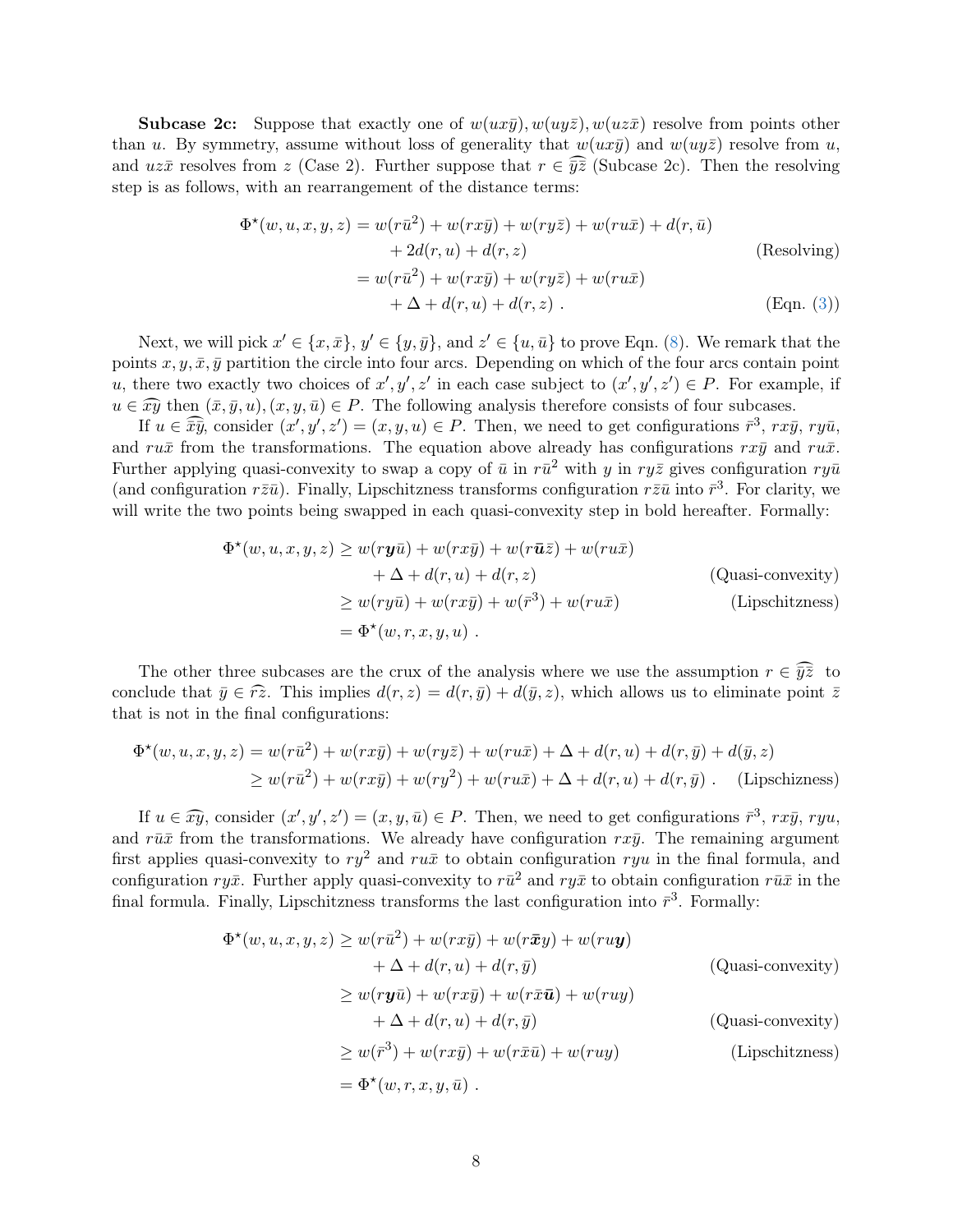If  $u \in \widehat{y}\overline{x}$ , consider  $(x,\overline{y},u) \in P$ . Similar to the previous subcase, comparing the existing configurations with those in the final formula gives a sequence of transformations below:

$$
\Phi^{\star}(w, u, x, y, z) \ge w(r\bar{u}^{2}) + w(rx\mathbf{y}) + w(ry\bar{\mathbf{y}}) + w(ru\bar{x})
$$
  
+  $\Delta + d(r, u) + d(r, \bar{y})$  (Quasi-convexity)  

$$
\ge w(r\bar{u}\mathbf{y}) + w(rxy) + w(r\bar{u}\bar{y}) + w(ru\bar{x})
$$
  
+  $\Delta + d(r, u) + d(r, \bar{y})$  (Quasi-convexity)  

$$
\ge w(\bar{r}^{3}) + w(rxy) + w(r\bar{u}\bar{y}) + w(ru\bar{x})
$$
 (Lipschizness)  
=  $\Phi(w, r, x, \bar{y}, u)$ .

If  $u \in \widehat{x}\overline{y}$ , we shall choose the final configurations depending on the result of applying quasiconvexity to  $rx\bar{y}$  and  $ru\bar{x}$ . If  $w(rx\bar{y})+w(ru\bar{x}) \geq w(rx\mathbf{u})+w(r\bar{y}\bar{x})$ , consider  $(x', y', z') = (\bar{x}, y, u) \in P$ because the right-hand-side already gives two of the final configurations:

$$
\Phi^*(w, u, x, y, z) \ge w(r\bar{u}^2) + w(rxu) + w(ry^2) + w(r\bar{y}\bar{x})
$$
  
+  $\Delta + d(r, u) + d(r, \bar{y})$  (Quasi-convexity)  

$$
\ge w(r\bar{u}y) + w(rxu) + w(r\bar{u}y) + w(r\bar{y}\bar{x})
$$
  
+  $\Delta + d(r, u) + d(r, \bar{y})$  (Quasi-convexity)  

$$
\ge w(\bar{r}^3) + w(rxu) + w(r\bar{u}y) + w(r\bar{y}\bar{x})
$$
 (Lipschizness)  
=  $\Phi^*(w, r, \bar{x}, y, u)$ .

Otherwise, i.e., if  $w(rx\bar{y}) + w(ru\bar{x}) \ge w_t(rx\bar{x}) + w(ru\bar{y})$ , consider  $(x', y', z') = (x, \bar{y}, \bar{u}) \in P$ because the right-hand-side gives a configuration  $ru\bar{y}$  in the final formula. Formally:

$$
\Phi^{\star}(w, u, x, y, z) \ge w(r\bar{u}^{2}) + w(rx\bar{x}) + w(ry^{2}) + w(ru\bar{y})
$$
\n
$$
+ \Delta + d(r, u) + d(r, \bar{y})
$$
\n(Quasi-convexity)\n
$$
\ge w(r\bar{u}^{2}) + w(rx\bar{y}) + w(r\bar{x}y) + w(ru\bar{y})
$$
\n
$$
+ \Delta + d(r, u) + d(r, \bar{y})
$$
\n(Quasi-convexity)\n
$$
\ge w(r\bar{u}y) + w(rx\bar{y}) + w(rx\bar{u}) + w(ru\bar{y})
$$
\n(Quasi-convexity)\n
$$
+ \Delta + d(r, u) + d(r, \bar{y})
$$
\n(Quasi-convexity)\n
$$
\ge w(\bar{r}^{3}) + w(rx\bar{y}) + w(r\bar{x}\bar{u}) + w(ru\bar{y})
$$
\n(Lipschizness)\n
$$
= \Phi^{\star}(w, x, \bar{y}, \bar{u}).
$$

 $\Box$ 

## <span id="page-9-0"></span>4 Canonical Potentials

This section considers a canonical class of potential functions which capture as special cases many existing potential functions in the literature, including ours in Section [3.](#page-4-0) We shall examine whether these canonical potentials could resolve the deterministic k-server conjecture on *general metrics*. Since we consider general metrics, we will assume without loss of generality that for any point  $x \in \Omega$  there is an antipode  $\bar{x} \in \Omega$  such that for any  $y \in \Omega$ ,  $d(x, y) + d(y, \bar{x}) = \Delta$ , where  $\Delta > 0$  is the diameter of the metric.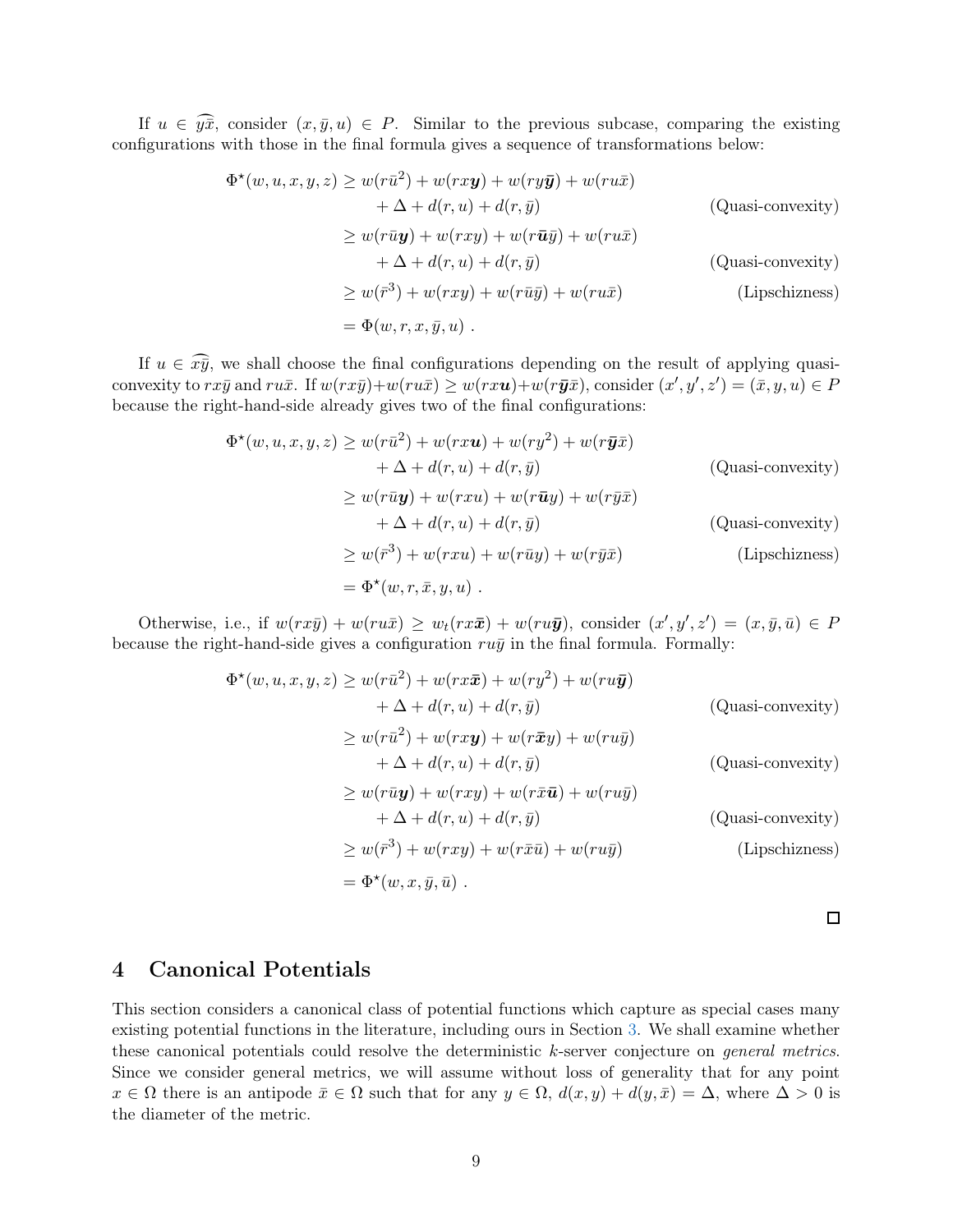A canonical potential function is parameterized by a subset P of distinct pairs of points  $(i, j) \neq j$  $(i',j')$ , where  $i, i' \in [k]$  and  $j, j' \in [k-1]$ . It takes as input a work function  $w_t$ , a point u, and an ordered set of points  $X = (x_{ij})_{i \in [k], j \in [k-1]}$ . For any  $i \in [k]$ , we consider  $X_i = \{x_{ij}\}_{j \in [k-1]} \in \Omega^{k-1}$  as a configuration of  $k-1$  points, and  $uX_i$  as a configuration of k points. The canonical potential is:

$$
\Phi(w_t, u, X) = w_t(\bar{u}^k) + \sum_{i=1}^k w_t(uX_i) - \sum_{\{(i,j), (i',j')\} \in P} d(x_{i,j}, x_{i',j'}) . \tag{9}
$$

The distance terms can enforce various combinatorial constraints on the points in  $X$ . For example, letting a point pair  $(i, j)$ ,  $(i', j')$  be in P may impose a constraint that the two points are antipodes, i.e.,  $x_{i,j} = \bar{x}_{i',j'}$ . Further, the potential function in Section [3](#page-4-0) uses the distance terms to ensure that three points are not on the same semi-circle in the case of circle metrics (Lemma [5\)](#page-6-3).

Then, let the potential value at any time  $0 \le t \le T$  be:

<span id="page-10-2"></span>
$$
\Phi_t = \min_{u,X} \Phi(w_t, u, X) . \tag{10}
$$

Although one may further generalize the canonical potentials, such as considering arbitrary coefficients of the distance terms instead of only 0 and  $-1$ , all examples for k-competitiveness to our knowledge only need the above more restricted form.  $6$  Below are some example potential functions in the literature, and we state without proofs how to write them in the canonical form (up to an fixed additive term). Appendix [B](#page-21-0) includes the detailed arguments for completeness.

<span id="page-10-3"></span>**Example 1** (This Paper, Circle Metrics,  $k = 3$ ). Our potential function in Eqn. [\(4\)](#page-5-1) can be equivalently written in the canonical form as:

$$
\Phi_{\text{Canonical}}(w_t, u, X) = w_t(\bar{u}^3) + w_t(uX_1) + w_t(uX_2) + w_t(uX_3) \n- d(x_{12}, x_{21}) - d(x_{22}, x_{31}) - d(x_{32}, x_{11})
$$
\n(Antipode constraints)  
\n- d(x\_{11}, x\_{21}) - d(x\_{21}, x\_{31}) - d(x\_{31}, x\_{11}). (Not on a semi-circle)

<span id="page-10-1"></span>**Example 2** (Chrobak and Larmore [\[13](#page-14-7)], General Metrics,  $k = 2$ ). For any work function  $w_t$  from a 2-server instance with  $r_t$  as the last request, their original potential function is:

$$
\Phi^{\text{CL}}(w_t) = \min_{x,y,z \in \Omega} w_t(r_t x) + w_t(r_t y) + w_t(r_t z) - d(r_t, x) - d(y, z) ,
$$

Since work functions are Lipchitzness, and because each of x and z only appears in one configuration, it is equivalent to

$$
\Phi^{\text{CL}}(w_t) = \min_{y \in \Omega} w_t(r_t \overline{r}_t) + w_t(r_t y) + w_t(r_t \overline{y}) - 2\Delta
$$
  
= 
$$
w_t(\overline{r}_t^2) + w_t(r_t y) + w_t(r_t \overline{y}) - \Delta.
$$

Finally, even if we replace  $r_t$  with an unconstrained point u, the potential would still achieve its minimum value at  $u = r_t$ . We can therefore write it in the canonical form as:

$$
\Phi_{\text{Canonical}}^{CL}(w_t, u, X) = w_t(\bar{u}^2) + w_t(ux_{11}) + w_t(ux_{21}) - d(x_{11}, x_{21}).
$$

<span id="page-10-0"></span><sup>&</sup>lt;sup>6</sup>The potential proposed by Koutsoupias and Papadimitriou [\[19](#page-14-1)] is used to show  $(2k-1)$ -competitiveness in general metric, which is not captured by our canonical form, but can be captured by a generalized version. See Appendix B for details.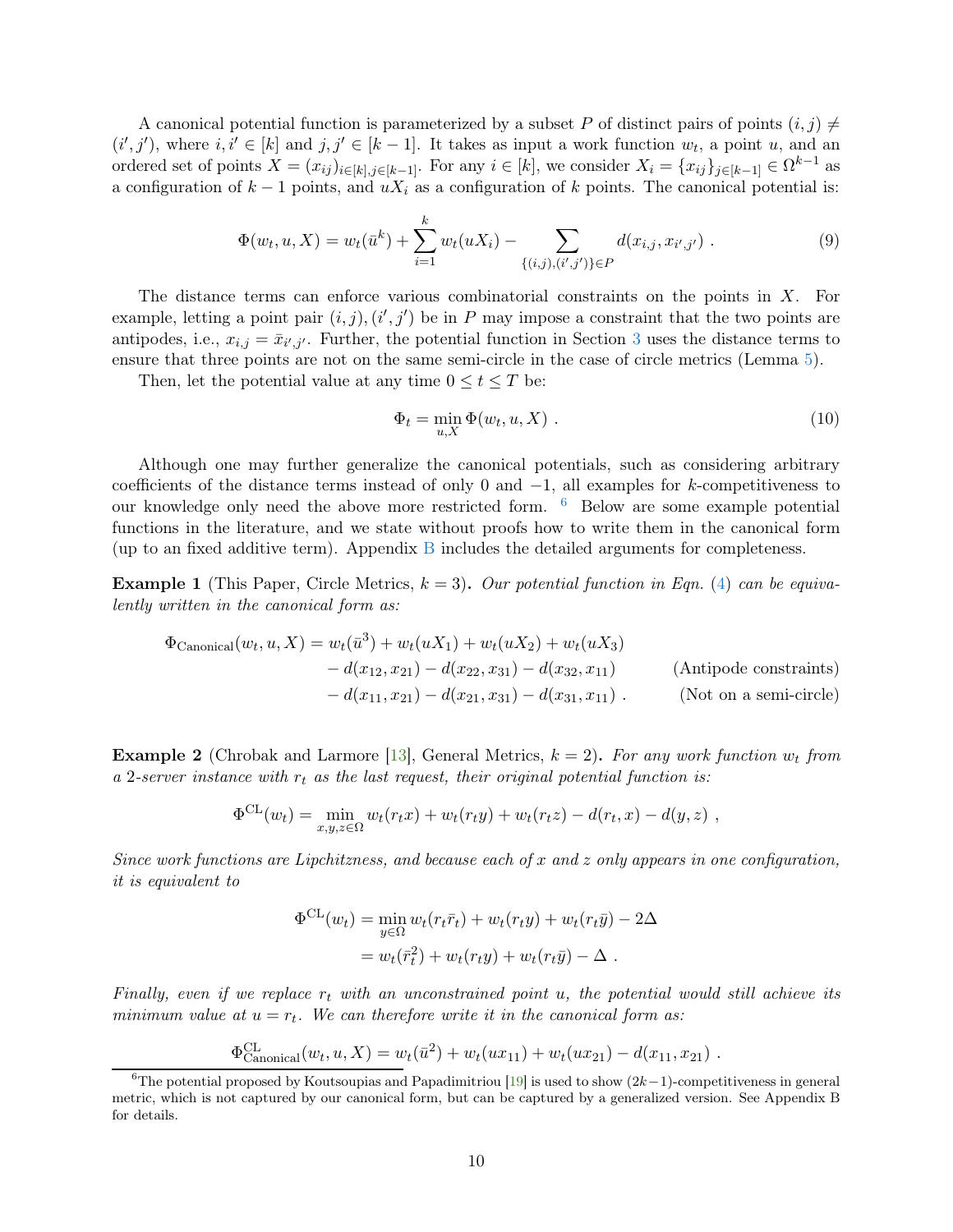<span id="page-11-0"></span>**Example 3** (Bein, Chrobak, and Larmore [\[8\]](#page-14-4), Manhattan plane,  $k = 3$ ). For any work function  $w_t$ from a 3-server instance on a Manhattan plane with  $r_t$  as the last request, their original potential is defined as:

$$
\Phi^{\text{BCL}}(w_t) = \min_{a,a',b,b',p \in \Omega, C \in \Omega^3} w_t(C) + w_t(r_t p b) + w_t(r_t p b') + w_t(r_t a a')
$$
  
-  $d(C, r_t^3) - d(b, b') - d(p, a) - d(p, a')$ .

Recall that we focus on general metrics that admit antipodes. The distance term  $d(C, r_t^3)$  effectively enforces that  $C = \bar{r}_t^3$ , *i.e.*:

$$
\Phi^{\text{BCL}}(w_t) = \min_{a,a',b,b',p \in \Omega} w_t(\bar{r}_t^3) + w_t(r_t p b) + w_t(r_t p b') + w_t(r_t a a')
$$
  
-  $d(b,b') - d(p,a) - d(p,a') - 3\Delta$ .

Further, since work functions are Lipschitz and because each of a and a' appears in only one configuration. The above is equivalent to:

$$
\Phi^{\text{BCL}}(w_t) = \min_{b,b',p \in \Omega} w_t(\bar{r}_t^3) + w_t(r_t p b) + w_t(r_t p b') + w_t(r_t \bar{p}^2) - d(b,b') - 5\Delta.
$$

Finally, even if we replace  $r_t$  with an unconstrained point u, the potential would still achieve its minimum value at  $u = r_t$ . We can therefore write it in the canonical form as:

$$
\Phi_{\text{canonical}}^{\text{BCL}}(w_t, u, X) = w_t(\bar{u}^3) + w_t(uX_1) + w_t(uX_2) + w_t(uX_3) - d(\overbrace{x_{12}}^b, \overbrace{x_{22}}^b) - d(x_{11}, x_{31}) - d(x_{11}, x_{32}) - d(x_{21}, x_{31}) - d(x_{21}, x_{32}).
$$

<span id="page-11-1"></span>Example 4 (Coester and Koutsoupias [\[15\]](#page-14-6), Various Metrics, e.g., Multi-ray Metrics, General Metrics with  $k = 2$ , etc.). Their original potential function is:

$$
\Phi^{\text{CK}}(w, x_1, x_2, \dots, x_k) = \sum_{i=1}^{k+1} w(\bar{x}_{i-1}^{i-1} x_i x_{i+1} \dots x_k) .
$$

To write it in the canonical form, we use the distance terms to impose appropriate antipode constraints, which implicitly enforce the identity constraints as well:

$$
\Phi_{\text{canonical}}^{\text{CK}}(w_t, u, X) = w_t(\bar{u}^k) + \sum_{i=1}^k w_t(uX_i) - \sum_{i=1}^k \sum_{j=i+1}^k \sum_{\ell=i}^{k-1} d(x_{i\ell}, x_{ji}).
$$

#### 4.1 Canonical Argument

Recall that we typically aim to prove Equations [\(1\)](#page-4-4) and [\(2\)](#page-4-5), which we restate below:

$$
\Phi_t - \Phi_{t-1} \ge \max_{X \in \Omega^k} \left( w_t(X) - w_{t-1}(X) \right), \qquad \forall 1 \le t \le T;
$$
  

$$
\Phi_T - \Phi_0 \le (k+1) \text{OPT} + O(1).
$$

Further, the canonical potentials satisfy the second inequality by definition. It remains to argue that the change in the potential values from step  $t-1$  to step t upper bounds the extended cost on the right-hand-side. To do so, we only need to prove that the potential achieves its minimum value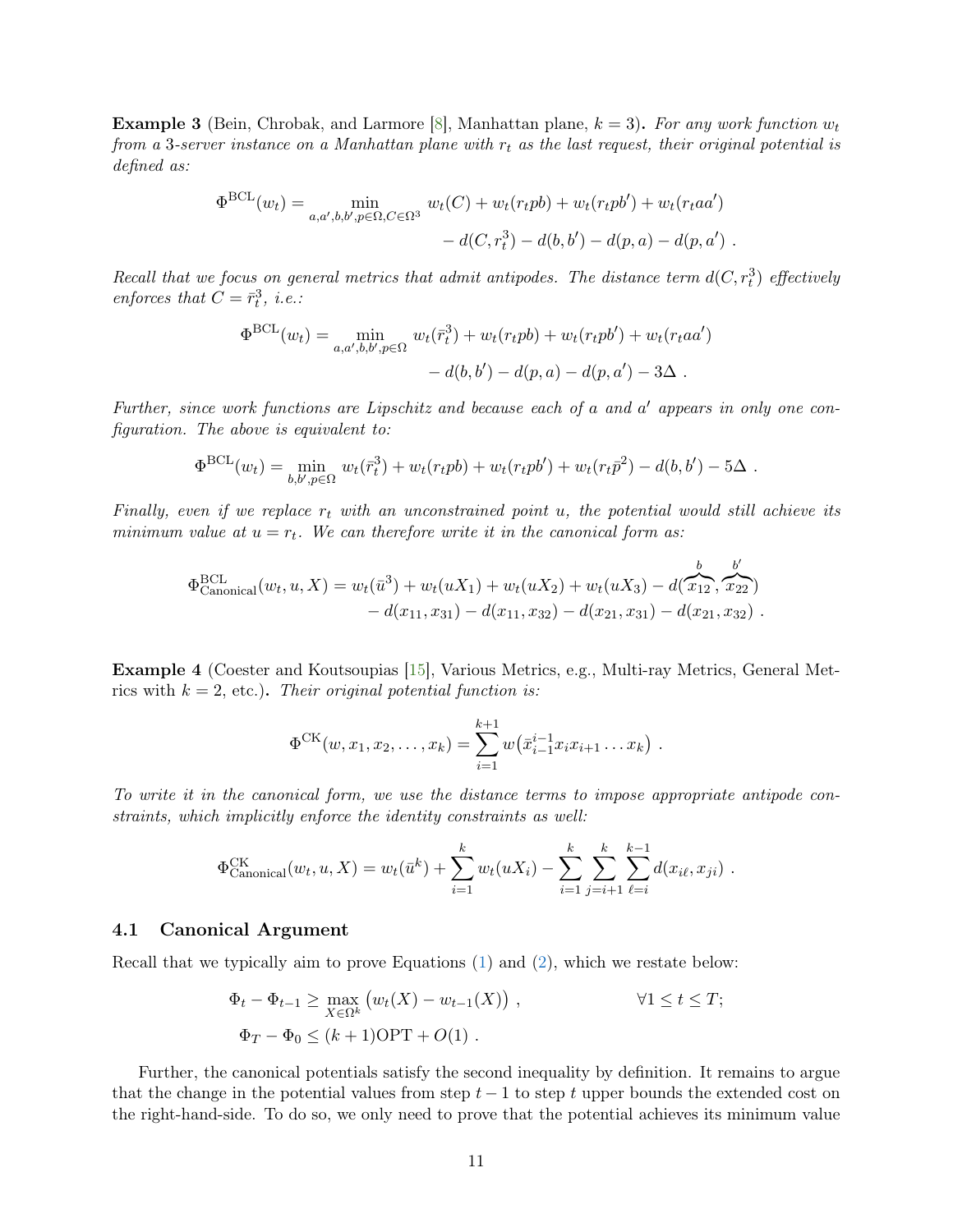when u equals the last request (see, e.g., the proof of Theorem [3](#page-4-6) given Lemma [4\)](#page-5-0). In other words, if for any work function  $w$  from a  $k$ -server instance with  $r$  as the last request:

$$
\exists X^* \in \Omega^{k(k-1)} : \qquad (r, X^*) \in \arg\min_{u, X} \ \Phi(w, u, X) . \tag{11}
$$

In fact, existing arguments do not inspect the request history behind the work function. All they need is that the work function is induced from a collection of support sets and their corresponding values, where the last request  $r_t$  belongs to every support set. More precisely, suppose that  $(S_i, v_i)$ ,  $1 \leq i \leq m$ , are a collection of support-set-value pairs, where  $S_i \in \Omega^k$  and  $v_i \in \mathbb{R}$ . Then, the corresponding work function  $w$  is:

<span id="page-12-1"></span><span id="page-12-0"></span>
$$
w(X) = \min_{1 \le i \le m} \left( v_i + d(S_i, X) \right) . \tag{12}
$$

This leads to a natural question: Is there a canonical potential that satisfies Eqn. [\(11\)](#page-12-0) for any function w defined by a collection of support-set-value pairs and the above Eqn. [\(12\)](#page-12-1), and any point r that belongs to every support set?

## 4.2 Limitation of Canonical Potentials

Unfortunately, the answer is negative even for  $k = 3$  servers, via a computer-aided argument. Recall that the case of  $k = 2$  has already been resolved by Chrobak and Larmore [\[13\]](#page-14-7) using a potential that can be rewritten in the canonical form. This negative result shows an intriguing separation between the 2-server and 3-server problems.

<span id="page-12-3"></span>**Theorem 6.** No canonical potential (which is defined for competitive ratio  $\Gamma = k$ ) satisfies the canonical argument Eqn.  $(11)$  for any function w defined by a collection of support-set-value pairs and the above Eqn. [\(12\)](#page-12-1), and any point r that belongs to every support set, even when  $k = 3$ .

*Proof.* Since  $k = 3$ , there are only 6 points  $x_{ij}$  where  $1 \leq i \leq 3$  and  $1 \leq j \leq 2$ . Hence, there are only  $\binom{6}{2}$  $\binom{6}{2}$  = 15 pairs of distinct points, and only  $2^{15}$  different canonical potentials. Using a computer program,<sup>[7](#page-12-2)</sup> we show that each of them fails to satisfy Eqn.  $(11)$  on at least one of the following three test cases.

Test Case (a): This is the counter example from Coester and Koutsoupias [\[15](#page-14-6)], who used it to refute the lazy adversary conjecture. Consider a circle metric with 8 points names 0 to 7 positioned clockwise, such that the distance between each pair of neighboring points equals 1. Consider  $r = 4$  and let the support sets and values be  $w(456) = w(457) = 8$ ,  $w(436) = w(437) = 9$ ,  $w(416) = w(417) = w(425) = 10$ ,  $w(423) = 11$ . See Figure [1a](#page-13-6) for an illustration.

Test Case (b): The second test case considers the same circle metric, but a different collection of support sets and values. Still let  $r = 4$  be the last request and let the support sets and values be  $w(456) = 8$ ,  $w(405) = 9$ ,  $w(416) = w(425) = w(446) = 10$ ,  $w(401) = w(402) = 11$ ,  $w(422) = 12$ . See Figure [1b](#page-13-6) for an illustration.

<span id="page-12-2"></span> $^7$ See <https://github.com/FoolMike/K-server-Canonical-Potential> for the code.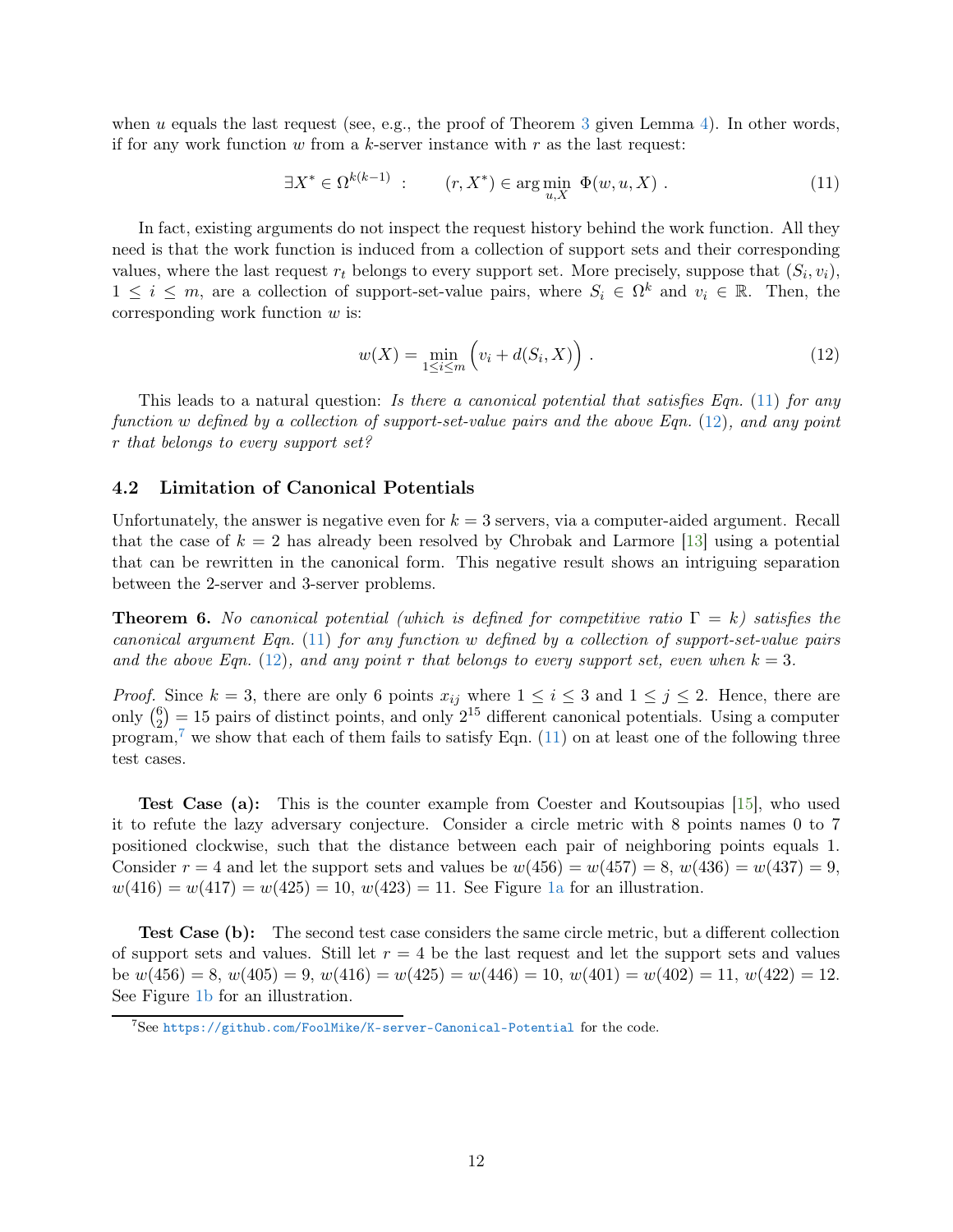<span id="page-13-6"></span>

Figure 1: Illustrative figures for the test cases used in Theorem [6.](#page-12-3) In each test case, the red star denotes the last request; each dashed red arc ab, including the self-loop in the second test case, and its red label v represent a support set  $w(rab) = v$ . The metric is the shortest path distance w.r.t. the solid black arcs.

Test Case (c): The last test case is a three-dimensional Manhattan cube. Name the remaining points as 0 to 7. Let the last request be 7 and let the support sets and values be  $w(701) = w(702) =$  $w(704) = 0$ . See Figure [1c](#page-13-6) for an illustration.  $\Box$ 

In fact, the computer verification further shows that our potential is the only canonical potential that satisfies Eqn. [\(11\)](#page-12-0) for  $k = 3$  and the circle metrics, noting that the following potential is equivalent to ours:

$$
\Phi(w_t, u, x, y, z) = w_t(\bar{u}^3) + w_t(ux\bar{y}) + w_t(uy\bar{z}) + w_t(uz\bar{x}) \n- d(x, y) - d(y, z) - d(z, x) - d(\bar{x}, \bar{y}) - d(\bar{y}, \bar{z}) - d(\bar{z}, \bar{x}) .
$$

# References

- <span id="page-13-5"></span>[1] CJ Argue, Anupam Gupta, Ziye Tang, and Guru Guruganesh. Chasing convex bodies with linear competitive ratio. Journal of the ACM (JACM),  $68(5):1-10$ ,  $2021$ .
- <span id="page-13-1"></span>[2] Nikhil Bansal, Niv Buchbinder, Aleksander Madry, and Joseph Naor. A polylogarithmiccompetitive algorithm for the  $k$ -server problem. In Proceedings of the 52nd Annual IEEE Symposium on Foundations of Computer Science, pages 267–276. IEEE, 2011.
- <span id="page-13-0"></span>[3] Nikhil Bansal, Niv Buchbinder, and Joseph Naor. A primal-dual randomized algorithm for weighted paging. Journal of the ACM, 59(4):1–24, 2012.
- <span id="page-13-4"></span>[4] Nikhil Bansal, Marek Eliáš, and Grigorios Koumoutsos. Weighted k-server bounds via combinatorial dichotomies. In Proceedings of the 58th Annual IEEE Symposium on Foundations of Computer Science, pages 493–504. IEEE, 2017.
- <span id="page-13-2"></span>[5] Yair Bartal. Probabilistic approximation of metric spaces and its algorithmic applications. In Proceedings of 37th Annual IEEE Symposium on Foundations of Computer Science, pages 184–193. IEEE, 1996.
- <span id="page-13-3"></span>[6] Yair Bartal. On approximating arbitrary metrices by tree metrics. In Proceedings of the 30th Annual ACM Symposium on Theory of Computing, pages 161–168, 1998.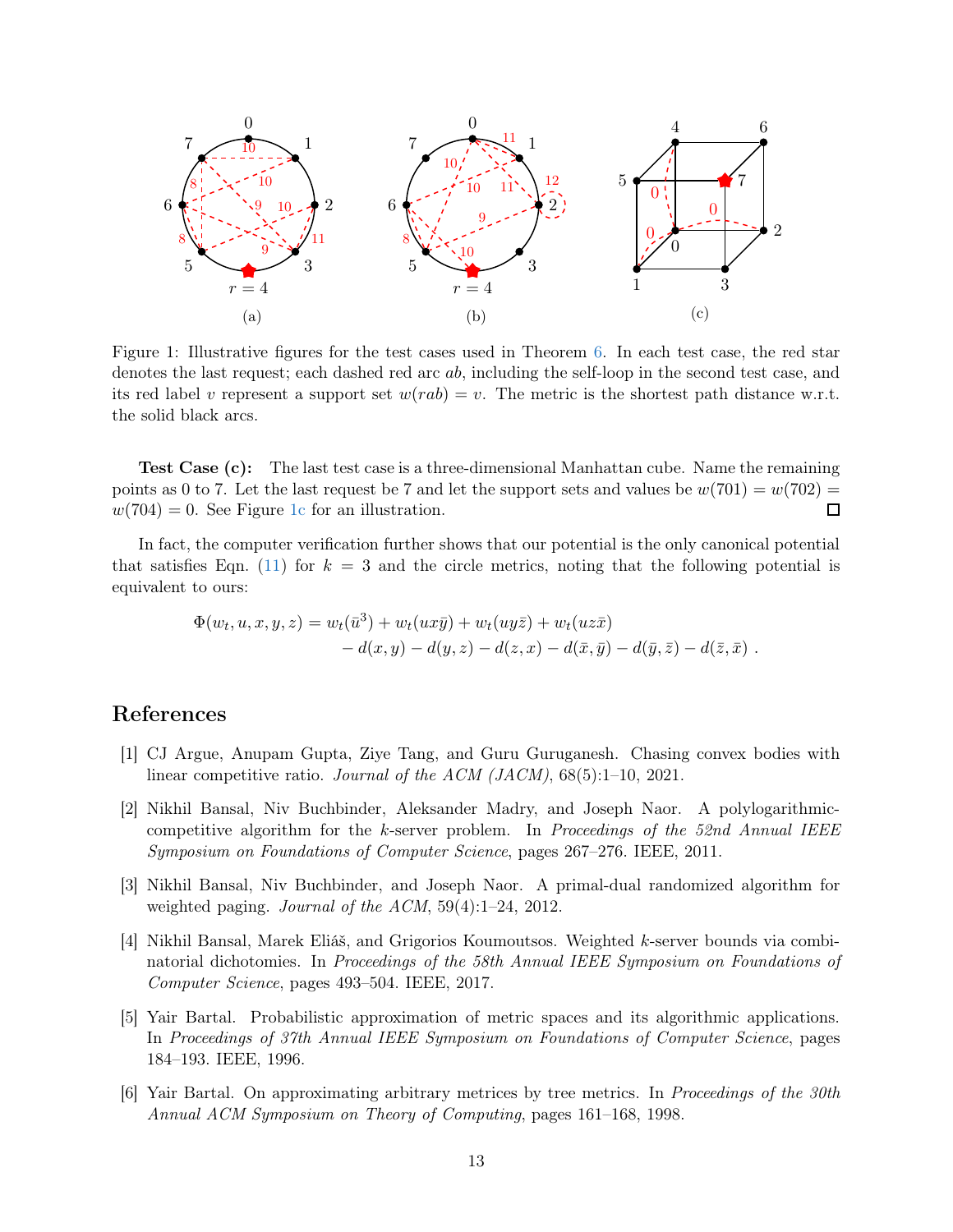- <span id="page-14-5"></span>[7] Yair Bartal and Elias Koutsoupias. On the competitive ratio of the work function algorithm for the k-server problem. Theoretical Computer Science, 324(2-3):337–345, 2004.
- <span id="page-14-4"></span>[8] Wolfgang W Bein, Marek Chrobak, and Lawrence L Larmore. The 3-server problem in the plane. Theoretical Computer Science, 289(1):335–354, 2002.
- <span id="page-14-11"></span>[9] Allan Borodin, Nathan Linial, and Michael E Saks. An optimal on-line algorithm for metrical task system. Journal of the ACM, 39(4):745–763, 1992.
- <span id="page-14-8"></span>[10] Sébastien Bubeck, Michael B Cohen, Yin Tat Lee, James R Lee, and Aleksander Mądry. k-Server via multiscale entropic regularization. In Proceedings of the 49th Annual ACM Symposium on Theory of Computing, pages 3–16, 2018.
- <span id="page-14-10"></span>[11] Niv Buchbinder, Anupam Gupta, Marco Molinaro, and Joseph Naor. k-servers with a smile: Online algorithms via projections. In Proceedings of the 30th Annual ACM-SIAM Symposium on Discrete Algorithms, pages 98–116. SIAM, 2019.
- <span id="page-14-3"></span>[12] Marek Chrobak and Lawrence L Larmore. An optimal on-line algorithm for k servers on trees. SIAM Journal on Computing, 20(1):144–148, 1991.
- <span id="page-14-7"></span>[13] Marek Chrobak and Lawrence L Larmore. The server problem and on-line games. On-line algorithms, 7:1–1, 1991.
- <span id="page-14-2"></span>[14] Marek Chrobak, H Karloof, Tom Payne, and Sundar Vishwnathan. New results on server problems. SIAM Journal on Discrete Mathematics, 4(2):172–181, 1991.
- <span id="page-14-6"></span>[15] Christian Coester and Elias Koutsoupias. Towards the k-server conjecture: A unifying potential, pushing the frontier to the circle. In Proceedings of the  $\lambda 8th$  International Colloquium on Automata, Languages, and Programming, 2021.
- <span id="page-14-9"></span>[16] Jittat Fakcharoenphol, Satish Rao, and Kunal Talwar. A tight bound on approximating arbitrary metrics by tree metrics. Journal of Computer and System Sciences, 69(3):485–497, 2004.
- <span id="page-14-15"></span>[17] E. Koutsoupias. Weak adversaries for the k-server problem. In Proceedings of the 40th Annual IEEE Symposium on Foundations of Computer Science, pages 444–449, 1999. doi: 10.1109/ SFFCS.1999.814616.
- <span id="page-14-14"></span>[18] Elias Koutsoupias. The k-server problem. Computer Science Review, 3(2):105–118, 2009.
- <span id="page-14-1"></span>[19] Elias Koutsoupias and Christos H Papadimitriou. On the k-server conjecture. Journal of the  $ACM$ ,  $42(5):971-983$ , 1995.
- <span id="page-14-0"></span>[20] Mark Manasse, Lyle McGeoch, and Daniel Sleator. Competitive algorithms for on-line problems. In Proceedings of the 20th Annual ACM Symposium on Theory of Computing, page 322–333, 1988.
- <span id="page-14-13"></span>[21] Mark Sellke. Chasing convex bodies optimally. In Proceedings of the 31st Annual ACM-SIAM Symposium on Discrete Algorithms, pages 1509–1518. SIAM, 2020.
- <span id="page-14-12"></span>[22] René Sitters. The generalized work function algorithm is competitive for the generalized 2 server problem. SIAM Journal on Computing, 43(1):96–125, 2014.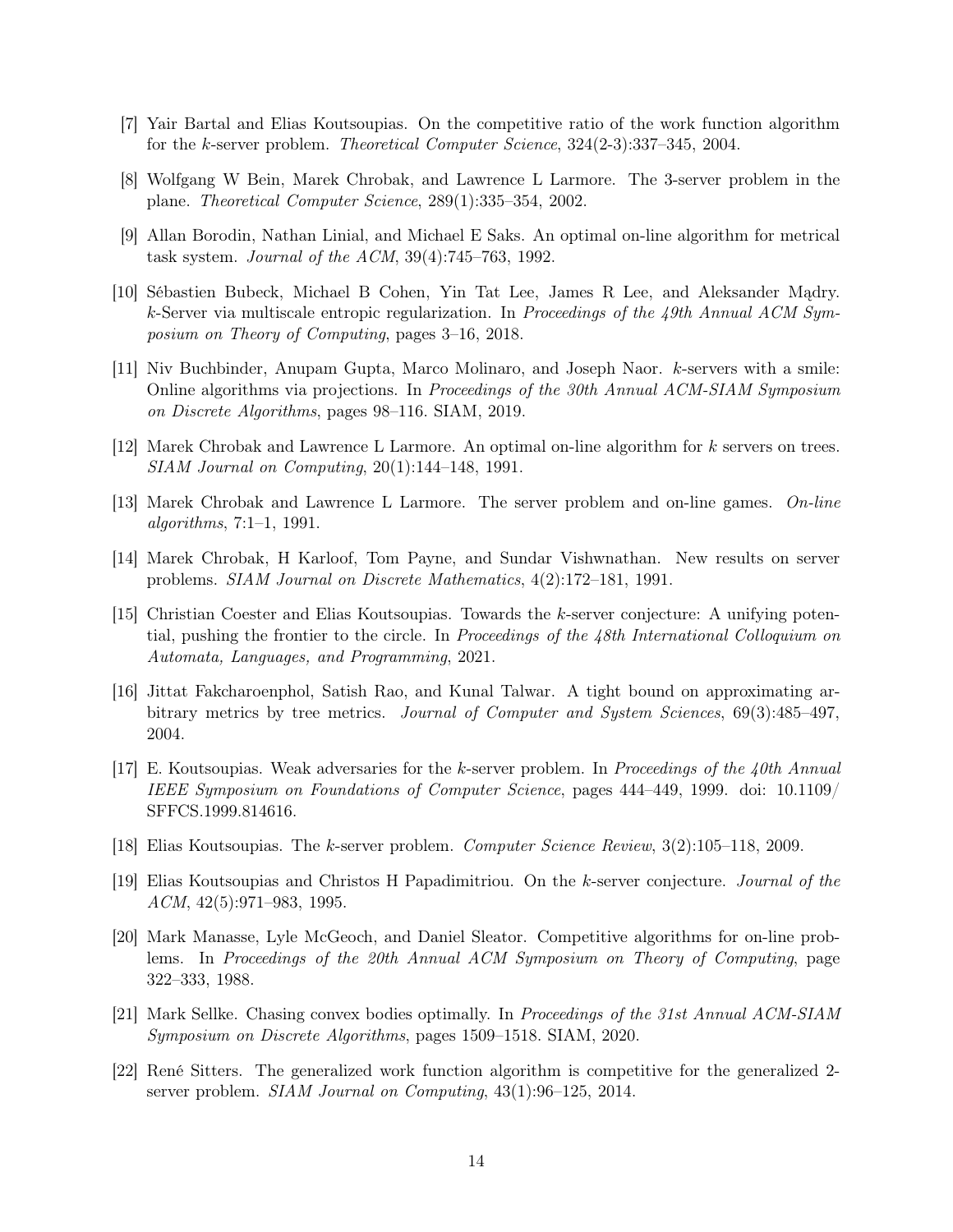# <span id="page-15-0"></span>A Proof of Lemma [4](#page-5-0)

Recall that  $w_t(X)$  resolves from x if  $x \in X$  and  $w_t(X) = w_t(X - x + r) + d(x,r)$ . Let  $\Phi_t =$  $\Phi^{\star}(w_t, u, x, y, z) + \Delta$  for some  $(x, y, z) \in P$ . In other words, points  $x, y, z$  are not in a semi-circle.

Similar to the proof sketch in the main text, we will drop the subscript t and write  $w_t$  as  $w, r_t$ as r for ease of notations.

**Case 0: all of**  $w(ux\bar{y})$ ,  $w(uy\bar{z})$ ,  $w(uz\bar{x})$  **resolve from u.** This case is already covered in the main body. We restate it below to be self-contained.

$$
\Phi^{\star}(w, u, x, y, z) = w(\bar{x}^{3}) + w(ux\bar{y}) + w(uy\bar{z}) + w(uz\bar{x})
$$
  
\n
$$
= w(\bar{x}^{3}) + w(ry\bar{z}) + w(rz\bar{w}) + w(rw\bar{y}) + 3d(r, u)
$$
 (Resolving)  
\n
$$
\geq w(\bar{r}^{3}) + w(ry\bar{z}) + w(rz\bar{w}) + w(rw\bar{y})
$$
 (Lipschitzness)  
\n
$$
= \Phi^{\star}(w, r, x, y, z).
$$

Case 1: one of  $w(ux\bar{y})$ ,  $w(uy\bar{z})$ ,  $w(uz\bar{x})$  resolves from u. By the symmetry of the potential function, assume without loss of generality that  $w(ux\bar{y})$  resolves from u.

Subcase 1a:  $w(uy\bar{z})$  resolves from y and  $w(uz\bar{x})$  resolves from  $\bar{x}$ . This subcase is relatively simple as we only need the resolving and Lipschitzness steps, as we have covered in the main text. In fact, we will not use the assumption that  $w(ux\bar{y})$  resolves from u. This feature will help simplify the analysis of Case 3.

$$
\Phi^{\star}(w, u, x, y, z) = w(\bar{u}^{3}) + w(ux\bar{y}) + w(uy\bar{z}) + w(uz\bar{x})
$$
  
\n
$$
= w(r\bar{u}^{2}) + w(ux\bar{y}) + w(ru\bar{z}) + w(ruz)
$$
  
\n
$$
+ d(r, y) + d(r, \bar{x}) + d(r, \bar{u})
$$
 (Resolving)  
\n
$$
\geq w(r\bar{u}^{2}) + w(\bar{r}^{3}) + w(ru\bar{z}) + w(ruz)
$$
 (Lipschitzness)  
\n
$$
= \Phi^{\star}(w, r, u, z, \bar{u}).
$$

Subcase 1b:  $w(uy\bar{z})$  resolves from  $\bar{z}$  and  $w(uz\bar{x})$  resolves from z. First we apply the resolving step and get that:

$$
\Phi^*(w, u, x, y, z) = w(\bar{u}^3) + w(ux\bar{y}) + w(uy\bar{z}) + w(uz\bar{x})
$$
  
= 
$$
w(r\bar{u}^2) + w(rx\bar{y}) + w(ruy) + w(ru\bar{x}) + 2\Delta
$$
. (Resolving)

If  $u \in \widehat{xy}$ , then  $(x, y, \bar{u}) \in P$ . We further have:

$$
\Phi^{\star}(w, u, x, y, z) \ge w(r\bar{u}u) + w(rx\bar{y}) + w(ruy) + w(r\bar{u}\bar{x}) + 2\Delta
$$
 (Quasi-convexity)  
\n
$$
\ge w(\bar{r}^3) + w(rx\bar{y}) + w(ruy) + w(r\bar{u}\bar{x})
$$
 (Lipschitzness)  
\n
$$
= \Phi^{\star}(w, r, x, y, \bar{u}).
$$

If  $u \in \widehat{\overline{xy}}$ , then  $(x, y, u) \in P$ . We further have:

$$
\Phi^{\star}(w, u, x, y, z) \ge w(r\bar{u}u) + w(rx\bar{y}) + w(r\bar{u}y) + w(ru\bar{x}) + 2\Delta
$$
 (Quasi-convexity)  
\n
$$
\ge w(\bar{r}^3) + w(rx\bar{y}) + w(r\bar{u}y) + w(ru\bar{x})
$$
 (Lipschitzness)  
\n
$$
= \Phi^{\star}(w, r, x, y, u).
$$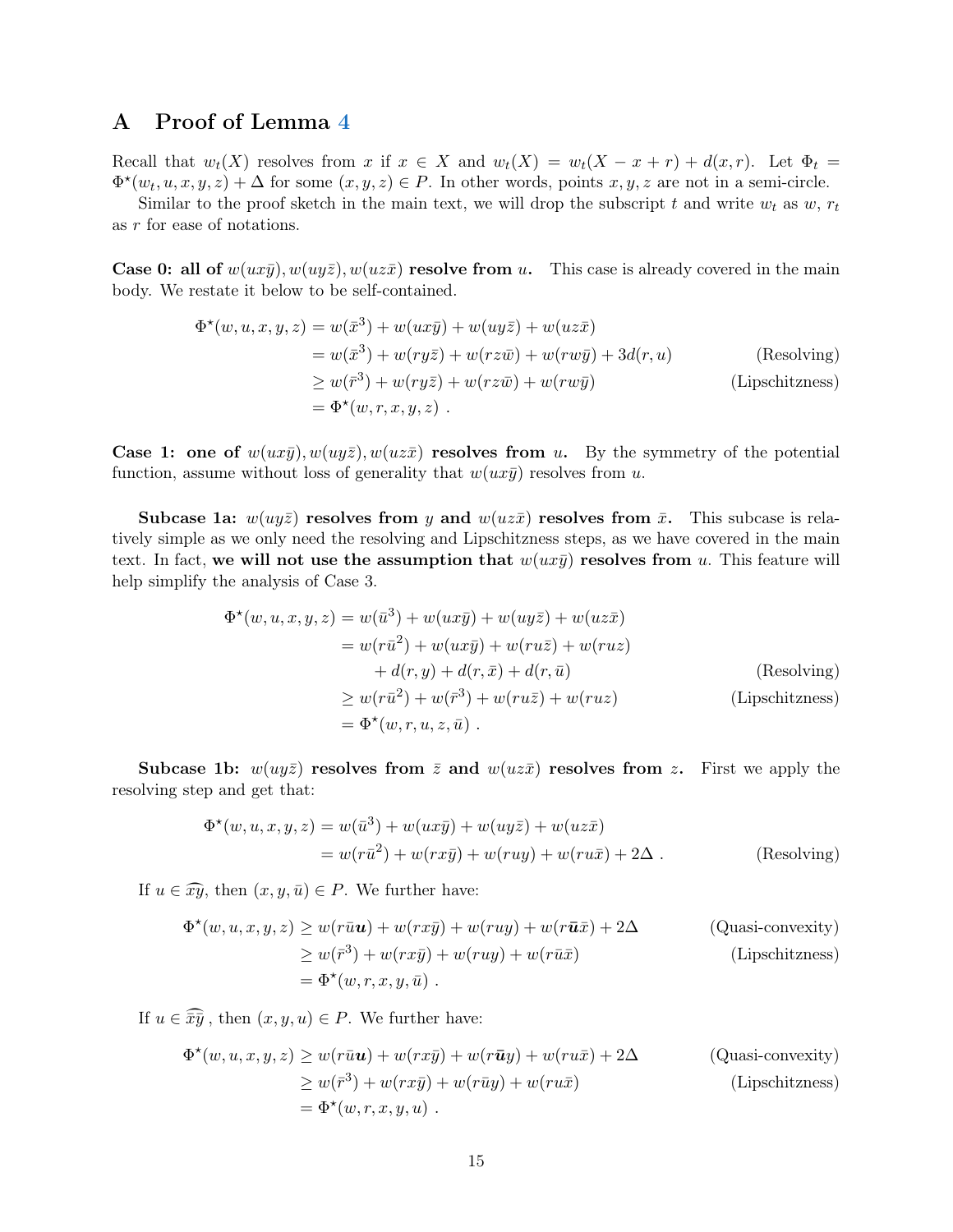Next consider the remaining two cases, i.e., if  $u \in \widehat{x}\overline{y}$  of if  $u \in \widehat{y}\overline{x}$ . Apply quasi-convexity to  $w(rx\bar{y})$  and  $w(ruy)$ . If  $w(rx\bar{y}) + w(ruy) \geq w(rxu) + w(r\bar{y}y)$ , then:

$$
\Phi^{\star}(w, u, x, y, z) \ge w(r\bar{u}^2) + w(rxu) + w(r\bar{y}y) + w(ru\bar{x}) + 2\Delta
$$
 (Quasi-convexity)  
\n
$$
\ge w(r\bar{u}^2) + w(rxu) + w(\bar{y}^3) + w(ru\bar{x})
$$
 (Lipschitzness)  
\n
$$
= \Phi^{\star}(w, r, u, x, \bar{u}).
$$

Otherwise, we have:

$$
\Phi^{\star}(w, u, x, y, z) \ge w(r\bar{u}^2) + w(ru\bar{y}) + w(rxy) + w(ru\bar{x}) + 2\Delta.
$$
 (Quasi-convexity)

If  $u \in \widehat{x\bar{y}}$ , then  $(u, y, \bar{x}) \in P$ . We further have:

$$
\Phi^{\star}(w, u, x, y, z) \ge w(r\bar{u}u) + w(ru\bar{y}) + w(rxy) + w(r\bar{u}\bar{x}) + 2\Delta
$$
 (Quasi-convexity)  
\n
$$
\ge w(\bar{r}^3) + w(ru\bar{y}) + w(rxy) + w(r\bar{u}\bar{x})
$$
 (Lipschitzness)  
\n
$$
= \Phi^{\star}(w, r, u, y, \bar{x}).
$$

If  $u \in \widehat{y\overline{x}}$ , then  $(u, x, \overline{y}) \in P$ . We further have:

$$
\Phi^{\star}(w, u, x, y, z) \ge w(r\bar{u}u) + w(r\bar{u}\bar{y}) + w(rxy) + w(ru\bar{x}) + 2\Delta
$$
 (Quasi-convexity)  
\n
$$
\ge w(\bar{r}^3) + w(r\bar{u}\bar{y}) + w(rxy) + w(ru\bar{x})
$$
 (Lipschitzness)  
\n
$$
= \Phi^{\star}(w, r, u, x, \bar{y}).
$$

Subcase 1c:  $w(uy\bar{z})$  resolves from y and  $w(uz\bar{x})$  resolves from z. Once we prove this subcase, the remaining subcase when  $w(uy\overline{z})$  resolves from  $\overline{z}$  and  $w(uz\overline{x})$  resolves from  $\overline{x}$  follows by symmetry. Here we need to consider the location of  $r$ .

If  $r \in \overline{x}\overline{z}$ , then by  $\overline{x} \in \widehat{r}z$  we get that  $w(uz\overline{x})$  can also resolve from  $\overline{x}$ . Hence, it reduces to Subcase 1a.

If  $r \in \widehat{yz}$ , then by  $\overline{z} \in \widehat{ry}$  we get that  $w(uy\overline{z})$  can also resolve from  $\overline{z}$ . Hence, it reduces to Subcase 1b.

Finally, consider  $r \in \widehat{\overline{xy}}$ . We have that  $(x, y, r) \in P$  and therefore  $\Phi^{\star}(w, u, x, y, z) \ge \Phi^{\star}(w, u, x, y, r)$ . As a result, we may assume without loss of generality that  $z = r$ . Next we move y towards r, during which  $\Phi^*(w, u, x, y, r)$  will not increase. We may move y all the way to  $\bar{x}$  while maintaining  $(x, y, r) \in P$ . Hence, we may further assume without loss of generality that  $y = \bar{x}$ . We then get that:

$$
\Phi^{\star}(w, u, x, \bar{x}, r) = w(\bar{u}^{3}) + w(ux^{2}) + w(ux\bar{r}) + w(ur\bar{x})
$$
  
\n
$$
= w(r\bar{u}^{2}) + w(rx^{2}) + w(ru\bar{r}) + w(ru\bar{x})
$$
  
\n
$$
+ \Delta + d(r, \bar{x})
$$
  
\n
$$
\geq w(r\bar{u}^{2}) + w(rxu) + w(rx\bar{r}) + w(ru\bar{x})
$$
  
\n
$$
+ \Delta + d(r, \bar{x})
$$
  
\n
$$
\geq w(r\bar{u}^{2}) + w(rxu) + w(\bar{r}^{3}) + w(ur\bar{x})
$$
  
\n
$$
= \Phi^{\star}(w, r, u, x, \bar{u}).
$$
  
\n(Dipschitzness)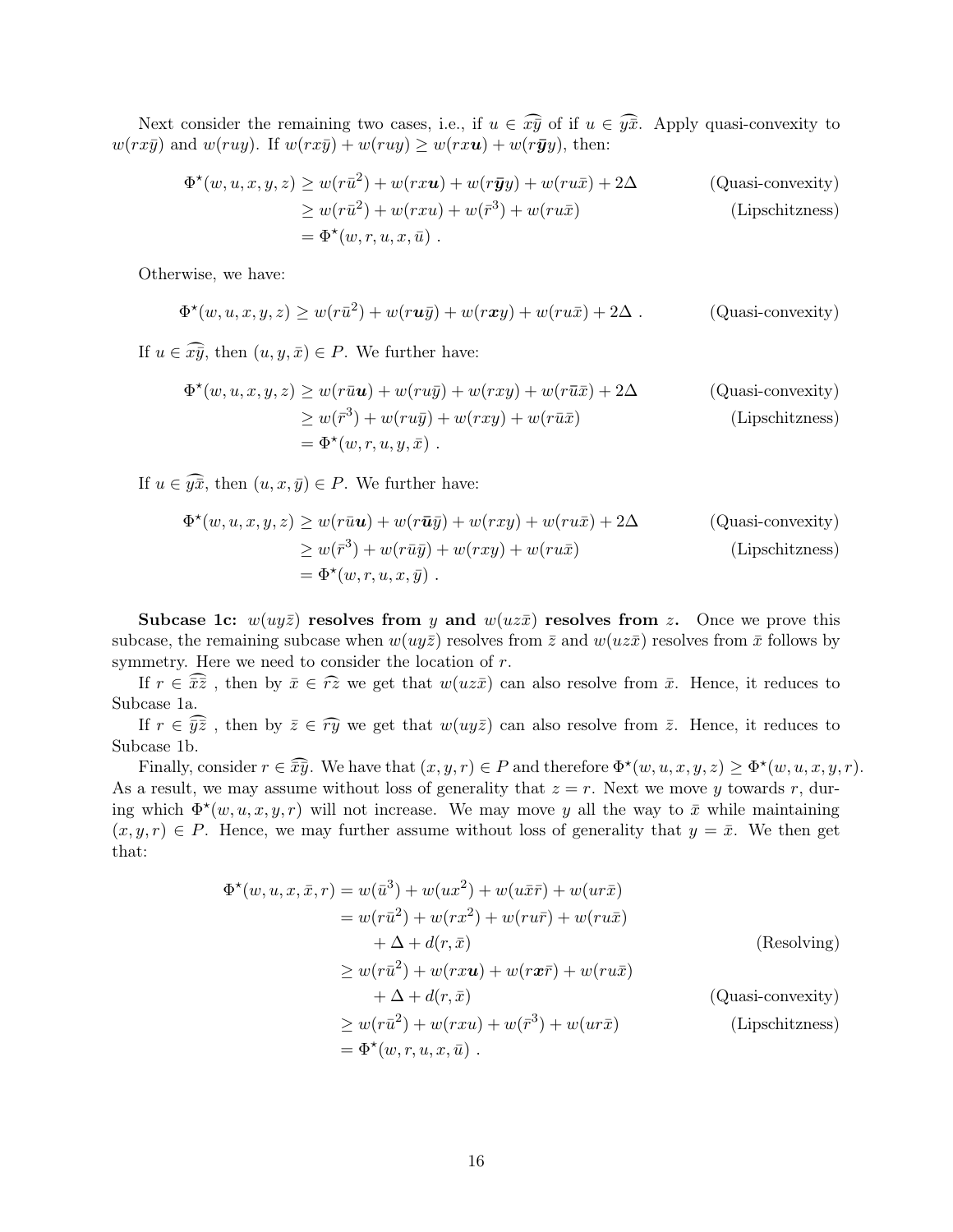**Case 2: two of**  $w(ux\bar{y})$ ,  $w(uy\bar{z})$ ,  $w(uz\bar{x})$  **resolve from u.** Since the potential function is invariant to changing points  $x, y, z$  to their antipodes and changing the parity of their permutation, we may assume without loss of generality that the only configuration that does not resolve from  $u$  must resolve from x, y, or z. Further, points  $\bar{x}, \bar{y}, \bar{z}$  partition the circle into three arcs. By that the potential function and the first assumption are both invariant to permuting  $x, y, z$  without changing parity, we will assume without loss of generality that  $r \in \widehat{yz}$ . We then have three subcases depending on which configuration does not resolve from u.

**Subcase 2a:**  $w(ux\bar{y})$  resolves from x. By the assumption that  $r \in \widehat{y}\overline{z}$ , we have that  $(r, y, z) \in P$ . Further by the assumption of the subcase that  $w(ux\bar{y})$  resolves from x, we have  $\Phi^{\star}(w,u,x,y,z) \geq \Phi^{\star}(w,u,r,y,z)$ . Therefore, we may assume without loss of generality that  $x = r$ . Then we apply the resolving step to get that:

$$
\Phi^{\star}(w, u, r, y, z) = w(\bar{u}^{3}) + w(ur\bar{y}) + w(uy\bar{z}) + w(uz\bar{r})
$$
  
= 
$$
w(r\bar{u}^{2}) + w(ru\bar{y}) + w(ry\bar{z}) + w(rz\bar{r}) + \Delta + d(r, u)
$$
 (Resolving)

The remaining argument depends on the relative location of u w.r.t.  $y, \bar{y}, z, \bar{z}$ . If  $u \in \widehat{y\overline{z}}$ , then  $(u, y, z) \in P$ . We further have:

$$
\Phi^{\star}(w, u, x, y, z) \ge w(r\bar{u}\bar{r}) + w(ru\bar{y}) + w(ry\bar{z}) + w(rz\bar{u})
$$
  
+  $\Delta + d(r, u)$  (Quasi-convexity)  

$$
\ge w(\bar{r}^3) + w(ru\bar{y}) + w(ry\bar{z}) + w(rz\bar{u})
$$
 (Lipschitzness)  
=  $\Phi^{\star}(w, r, u, y, z)$ .

If  $u \in \widehat{z}\overline{\widehat{y}}$ , then  $(u, y, \overline{z}) \in P$ . The argument of this case depends on the result of applying quasi-convexity to  $w(ry\bar{z})$  and  $w(rz\bar{r})$ . If  $w(ry\bar{z}) + w(rz\bar{r}) \geq w(ryz) + w(r\bar{z}\bar{r})$ , then:

$$
\Phi^{\star}(w, u, x, y, z) \ge w(r\bar{u}^{2}) + w(ru\bar{y}) + w(ryz) + w(r\bar{z}\bar{r})
$$
  
\n
$$
+ \Delta + d(r, u)
$$
 (Quasi-convexity)  
\n
$$
\ge w(r\bar{u}\bar{z}) + w(ru\bar{y}) + w(ryz) + w(r\bar{u}\bar{r})
$$
  
\n
$$
+ \Delta + d(r, u)
$$
 (Quasi-convexity)  
\n
$$
\ge w(r\bar{u}\bar{z}) + w(ru\bar{y}) + w(ryz) + w(\bar{r}^{3})
$$
 (Lipschitzness)  
\n
$$
= \Phi^{\star}(w, r, u, y, \bar{z}).
$$

Otherwise, we have:

$$
\Phi^*(w, u, x, y, z) \ge w(r\bar{u}^2) + w(ru\bar{y}) + w(ry\bar{r}) + w(rz\bar{z})
$$
  
+  $\Delta + d(r, u)$ . (Quasi-convexity)

Further, the assumptions that u lies on arc from z to  $\bar{y}$  that r lies on arc from  $\bar{y}$  to  $\bar{z}$  imply that  $\bar{y} \in \widehat{ru}$ . Therefore:

$$
\Phi^{\star}(w, u, x, y, z) = w(r\bar{u}^{2}) + w(ru\bar{y}) + w(ry\bar{r}) + w(rz\bar{z})
$$
  
\n
$$
+ \Delta + d(r, \bar{y}) + d(\bar{y}, u)
$$
( $\bar{y} \in \widehat{ru}$ )  
\n
$$
\geq w(r\bar{u}^{2}) + w(ru^{2}) + w(\bar{r}^{3}) + w(rz\bar{z})
$$
(Lipschitzness)  
\n
$$
\geq w(r\bar{u}^{2}) + w(ru\bar{z}) + w(\bar{r}^{3}) + w(rzu)
$$
(Quasi-convexity)  
\n
$$
= \Phi^{\star}(w, r, u, z, \bar{u}).
$$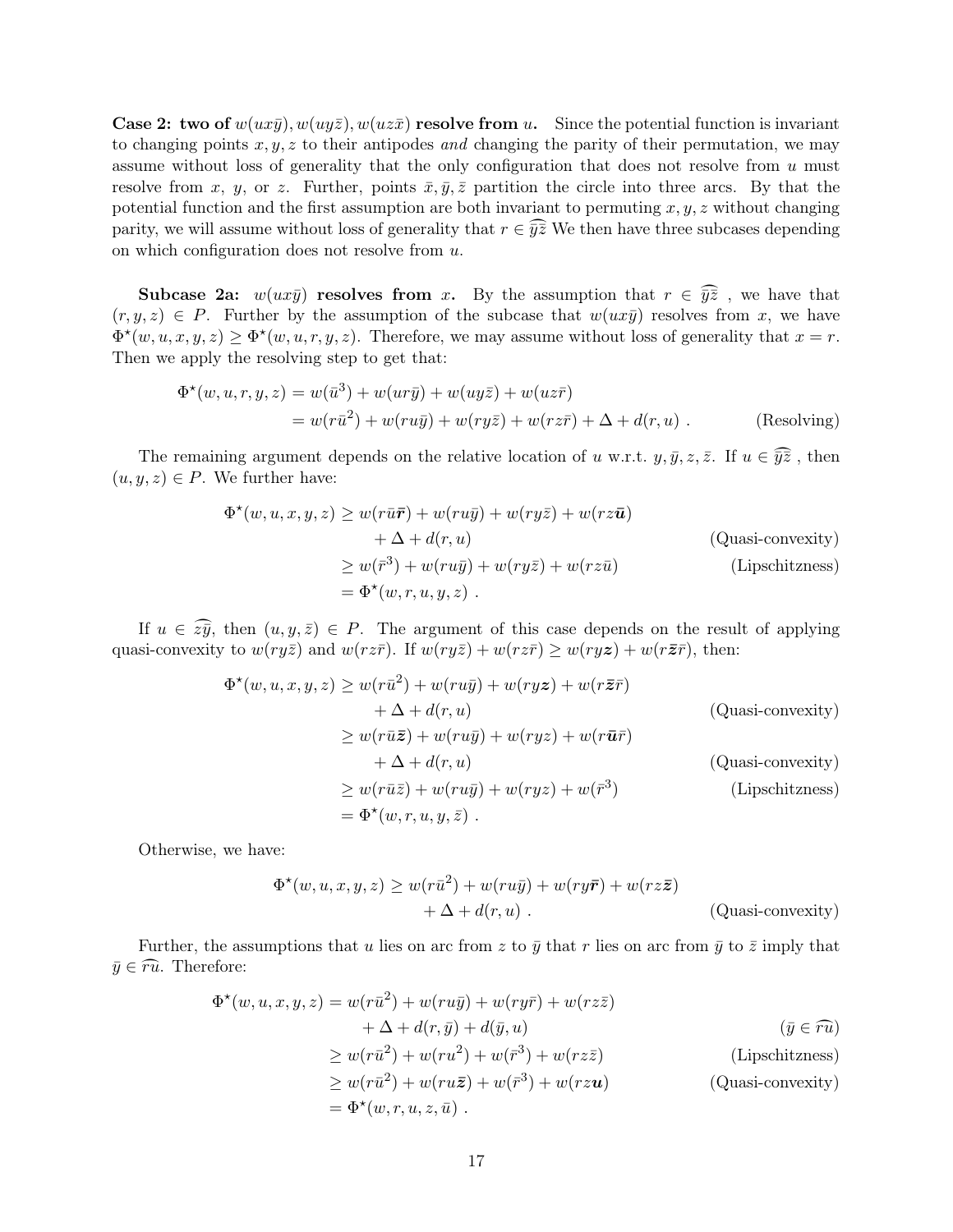If  $u \in \widehat{y\overline{z}}$ , then  $(u, \overline{y}, z) \in P$ . The argument of this case depends on the result of applying quasi-convexity to  $w(ru\bar{y})$  and  $w_t(ry\bar{z})$ . If  $w(ru\bar{y}) + w(ry\bar{z}) \geq w(ru\mathbf{y}) + w(r\bar{y}\bar{z})$ , then:

$$
\Phi^{\star}(w, u, x, y, z) \ge w(r\bar{u}^{2}) + w(ru\mathbf{y}) + w(r\bar{y}\bar{z}) + w(rz\bar{r})
$$
\n
$$
+ \Delta + d(r, u)
$$
\n
$$
\ge w(rz\bar{u}) + w(ruy) + w(r\bar{y}\bar{z}) + w(r\bar{u}\bar{r})
$$
\n
$$
+ \Delta + d(r, u)
$$
\n(Quasi-convexity)\n
$$
\ge w(rz\bar{u}) + w(ruy) + w(r\bar{y}\bar{z}) + w(\bar{r}^{3})
$$
\n(Quasi-convexity)\n
$$
= \Phi^{\star}(w, r, u, \bar{y}, z).
$$
\n(Dipschitzness)

Otherwise, we have  $w(ru\bar{y}) + w(ry\bar{z}) \geq w(ru\bar{z}) + w(ry\bar{y})$ . Further by the assumptions that u lies on the arc from y to  $\bar{z}$  and that r lies on the arc from  $\bar{y}$  to  $\bar{z}$ , we have  $\bar{z}\in\widehat{ru}$ . Therefore, we get that:

$$
\Phi^*(w, u, x, y, z) \ge w(r\bar{u}^2) + w(ru\bar{z}) + w(ry\bar{y}) + w(rz\bar{r})
$$
\n
$$
+ \Delta + d(r, u)
$$
\n(Quasi-convexity)\n
$$
= w(r\bar{u}^2) + w(ru\bar{z}) + w(ry\bar{y}) + w(rz\bar{r})
$$
\n
$$
+ \Delta + d(r, \bar{z}) + d(\bar{z}, u)
$$
\n
$$
\ge w(r\bar{u}^2) + w(ru^2) + w(ry\bar{y}) + w(\bar{r}^3)
$$
\n
$$
\ge w(r\bar{u}^2) + w(ru\bar{y}) + w(ru\bar{y}) + w(\bar{r}^3)
$$
\n(Quasi-convexity)\n
$$
= \Phi^*(w, r, u, y, \bar{u}).
$$
\n(Quasi-convexity)

Finally, consider  $u \in \widehat{yz}$ . Since  $r \in \widehat{yz}$ , we have  $\overline{r} \in \widehat{yz}$ . In other words, the antipode of the request  $\bar{r}$  partitions arc  $\widehat{yz}$  into two sub-arcs  $\widehat{y}$  and  $\widehat{z}\overline{r}$ . If  $u \in \widehat{y}\overline{r}$ , then  $w(uy\overline{z})$  can also resolve from y because moving from u to r would reach y midway. It then reduces to Subcase 1c. If  $u \in \widetilde{z\overline{r}}$ , then  $w(uz\bar{r})$  can also resolve from z becuase moving from u to r would reach z midway. It then reduces to Subcase 1c.

Subcase 2b:  $w(uy\bar{z})$  resolves from y. By the assumption of the subcase, moving y towards r would not increase  $\Phi^*(w_t, u, x, y, z)$ . We can move y all the way to  $\bar{z}$  while maintaining  $(x, y, z) \in P$ . Hence we may assume without loss of generality that  $y = \overline{z}$ . Then we apply the resolving step and have:

$$
\Phi^{\star}(w, u, x, y, z) = w(r\bar{u}^2) + w(rxz) + w(ru\bar{z}) + w(rz\bar{x})
$$
  
+  $\Delta + d(r, u) + d(r, \bar{z})$ . (Resolving)

If  $u \in \widehat{\bar{x}\bar{z}}$ , then  $(u, z, x) \in P$ . We further have:

$$
\Phi^{\star}(w, u, x, y, z) \ge w(r\bar{u}z) + w(rx\bar{u}) + w(ru\bar{z}) + w(rz\bar{x})
$$
  
+  $\Delta + d(r, u) + d(r, \bar{z})$  (Quasi-convexity)  

$$
\ge w(\bar{r}^3) + w(rx\bar{u}) + w(ru\bar{z}) + w(rz\bar{x})
$$
 (Lipschitznes)  
=  $\Phi^{\star}(w, r, u, z, x)$ .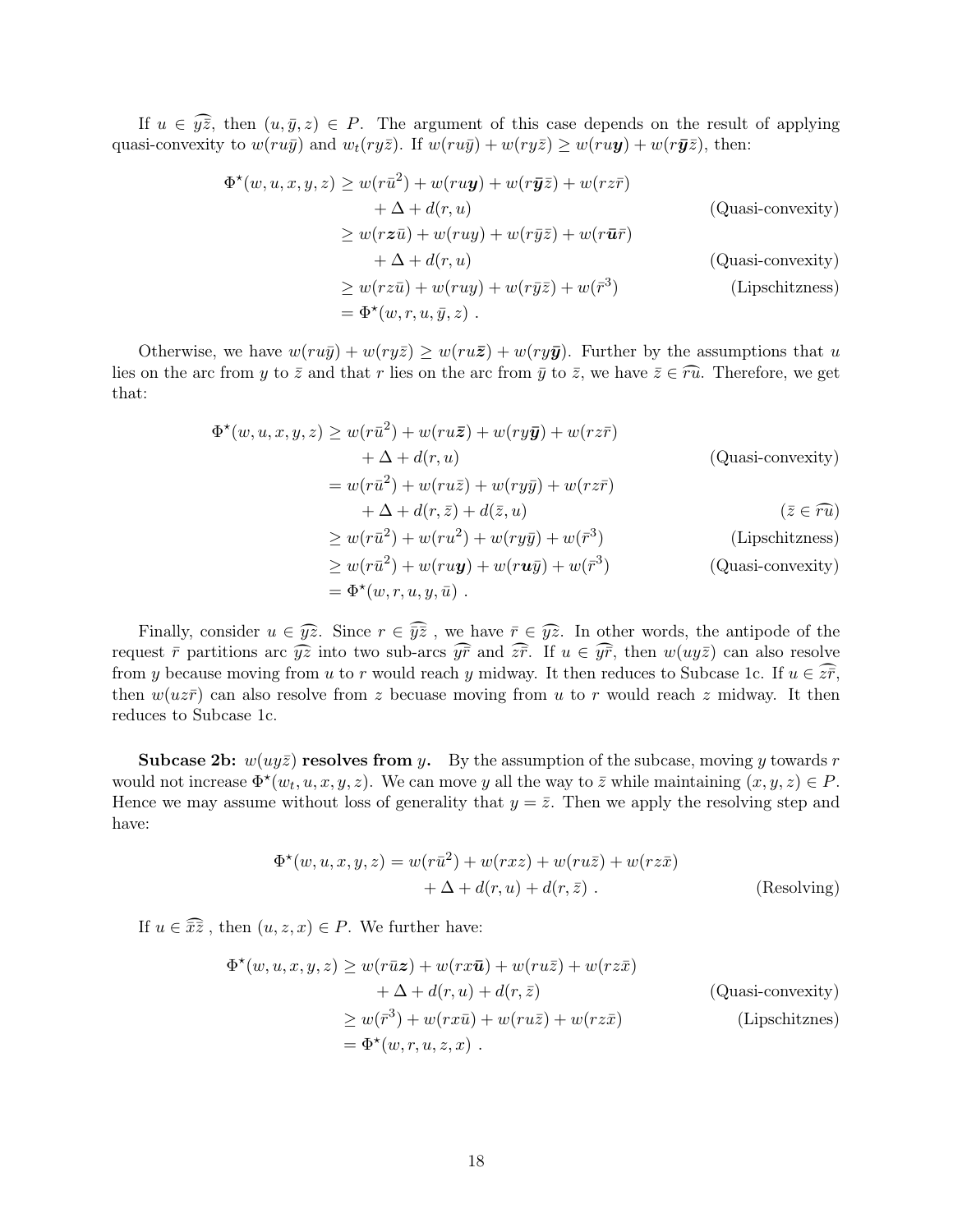If  $u \in \widehat{xz}$ , then  $(u, z, \bar{x}) \in P$ . We further have:

$$
\Phi^{\star}(w, u, x, y, z) \ge w(r\bar{u}\bar{z}) + w(rxz) + w(ru\bar{z}) + w(r\bar{\bar{u}}\bar{x})
$$
  
+  $\Delta + d(r, u) + d(r, \bar{z})$  (Quasi-convexity)  

$$
\ge w(\bar{r}^{3}) + w(rxz) + w(ru\bar{z}) + w(r\bar{u}\bar{x})
$$
 (Lipschitzness)  
=  $\Phi^{\star}(w, r, u, z, \bar{x})$ .

If  $x \in \widehat{xz}$ , then  $(u, \bar{x}, \bar{z}) \in P$ . The argument depends on the result of applying quasi-convexity to  $w(rxz)$  and  $w(ru\overline{z})$ . If  $w(rxz) + w(ru\overline{z}) \geq w(rxu) + w(rz\overline{z})$ , we have:

$$
\Phi^{\star}(w, u, x, y, z) \ge w(r\bar{u}^{2}) + w(rxu) + w(rz\bar{z}) + w(rz\bar{x})
$$
  
\n
$$
+ \Delta + d(r, u) + d(r, \bar{z})
$$
 (Quasi-convexity)  
\n
$$
\ge w(r\bar{u}z) + w(rxu) + w(r\bar{u}\bar{z}) + w(rz\bar{x})
$$
  
\n
$$
+ \Delta + d(r, u) + d(r, \bar{z})
$$
 (Quasi-convexity)  
\n
$$
\ge w(\bar{r}^{3}) + w(rxu) + w(r\bar{u}\bar{z}) + w(rz\bar{x})
$$
 (Lipschitzness)  
\n
$$
= \Phi^{\star}(w, r, u, \bar{x}, \bar{z}).
$$

Otherwise, we have  $w(rxz) + w(ru\overline{z}) \geq w(rx\overline{z}) + w(ru\overline{z})$ . We then get that:

$$
\Phi^{\star}(w, u, x, y, z) \ge w(r\bar{u}^{2}) + w(rx\bar{z}) + w(rx\bar{z}) + w(rz\bar{x})
$$
  
\n
$$
+ \Delta + d(r, u) + d(r, \bar{z})
$$
 (Quasi-convexity)  
\n
$$
\ge w(r\bar{u}z) + w(rx\bar{z}) + w(ruz) + w(r\bar{u}\bar{x})
$$
  
\n
$$
+ \Delta + d(r, u) + d(r, \bar{z})
$$
 (Quasi-convexity)  
\n
$$
\ge w(\bar{r}^{3}) + w(rx\bar{z}) + w(rxz) + w(r\bar{u}\bar{x})
$$
 (Lipschitzness)  
\n
$$
= \Phi^{\star}(w, r, u, \bar{z}, \bar{x}).
$$

Finally, if  $x \in \widehat{z\overline{x}}$ , then  $(u, x, \overline{z}) \in P$ . Again, the argument depends on the result of applying quasi-convexity, to  $w(ru\bar{z})$  and  $w(rz\bar{x})$ . If  $w(ru\bar{z}) + w(rz\bar{x}) \ge w(ru\bar{x}) + w(rz\bar{z})$ , we have:

$$
\Phi^{\star}(w, u, x, y, z) \ge w(r\bar{u}^{2}) + w(rxz) + w(ru\bar{x}) + w(rz\bar{z})
$$
  
\n
$$
+ \Delta + d(r, u) + d(r, \bar{z})
$$
 (Quasi-convexity)  
\n
$$
\ge w(r\bar{u}z) + w(rxz) + w(ru\bar{x}) + w(r\bar{u}\bar{z})
$$
  
\n
$$
+ \Delta + d(r, u) + d(r, \bar{z})
$$
 (Quasi-convexity)  
\n
$$
\ge w(\bar{r}^{3}) + w(rxz) + w(ru\bar{x}) + w(r\bar{u}\bar{z})
$$
 (Lipschitzness)  
\n
$$
= \Phi^{\star}(w, r, u, x, \bar{z}).
$$

Otherwise, we have  $w(ru\bar{z}) + w(rz\bar{x}) \geq w(ru\bar{z}) + w(r\bar{x}\bar{z})$ . We then get that:

$$
\Phi^{\star}(w, u, x, y, z) \ge w(r\bar{u}^{2}) + w(rxz) + w(ruz) + w(r\bar{x}\bar{z})
$$
  
\n
$$
+ \Delta + d(r, u) + d(r, \bar{z})
$$
 (Quasi-convexity)  
\n
$$
\ge w(r\bar{u}z) + w(rx\bar{u}) + w(ruz) + w(r\bar{x}\bar{z})
$$
  
\n
$$
+ \Delta + d(r, u) + d(r, \bar{z})
$$
 (Quasi-convexity)  
\n
$$
\ge w(\bar{r}^{3}) + w(rx\bar{u}) + w(ruz) + w(r\bar{x}\bar{z})
$$
 (Lipschitzness)  
\n
$$
= \Phi^{\star}(w, r, u, \bar{z}, x).
$$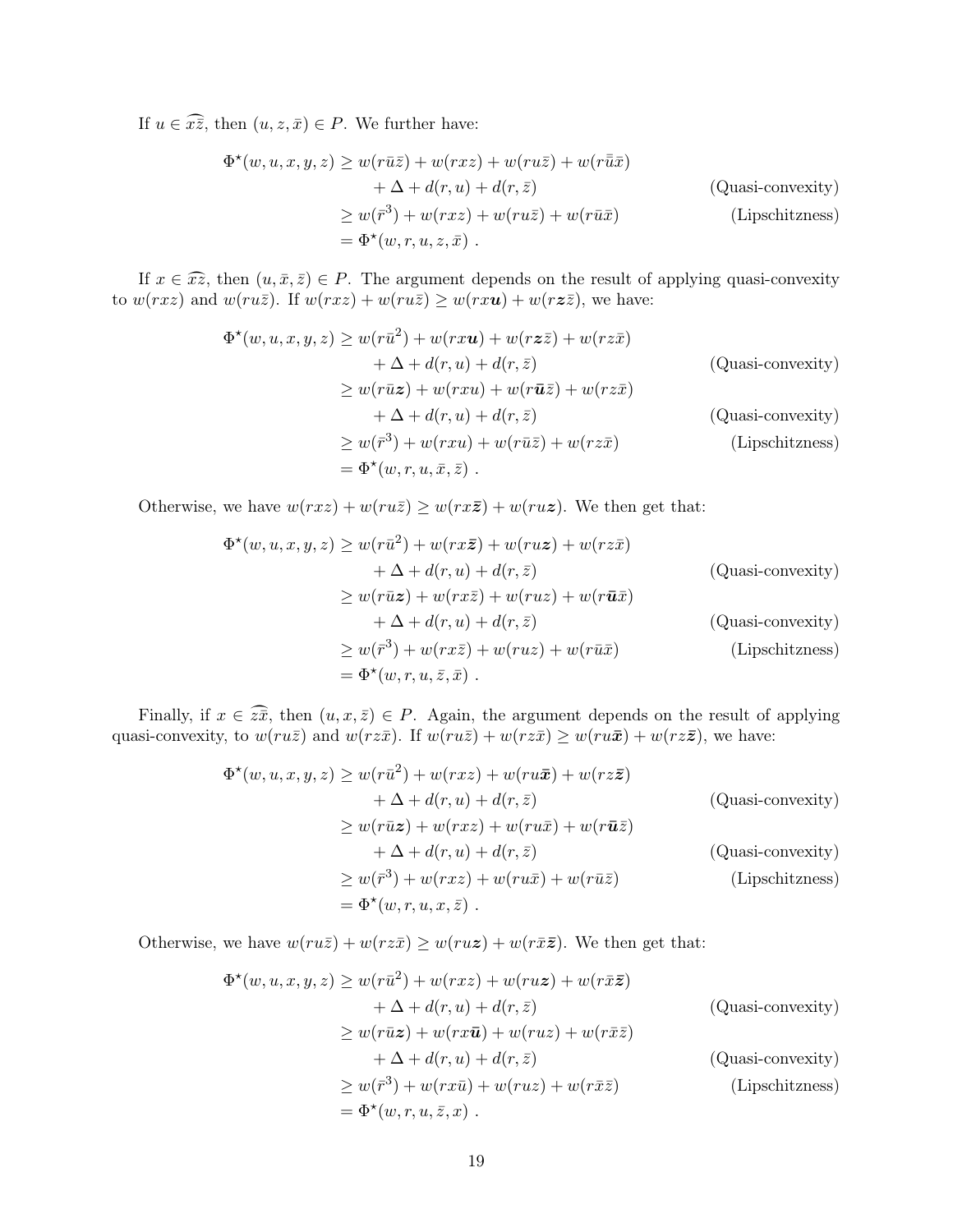**Subcase 2c:**  $w(uz\bar{x})$  resolves form z. By the assumption of the subcase, moving z towards r would not increase  $\Phi^*(w_t, r, x, y, z)$ . We can move z until it reaches  $\bar{y}$  while maintining  $(x, y, z) \in P$ . Hence, we may assume without loss of generality that  $z = \bar{y}$ . We then apply the resolving step to have have:

$$
\Phi^{\star}(w, u, x, y, \bar{y}) = w(\bar{u}^{3}) + w(ux\bar{y}) + w(uy^{2}) + w(ux\bar{y})
$$
  
= 
$$
w(r\bar{u}^{2}) + w(rx\bar{y}) + w(ry^{2}) + w(ru\bar{x})
$$

$$
+ \Delta + d(r, u) + d(r, \bar{y}).
$$
 (Resolving)

If  $u \in \widehat{\overline{xy}}$ , then  $(u, x, y) \in P$ . We further have:

$$
\Phi^{\star}(w, u, x, y, z) \ge w(r\bar{u}y) + w(rx\bar{y}) + w(ry\bar{u}) + w(ru\bar{x})
$$
  
+  $\Delta + d(r, u) + d(r, \bar{y})$  (Quasi-convexity)  

$$
\ge w(\bar{r}^3) + w(rx\bar{y}) + w(ry\bar{u}) + w(ru\bar{x})
$$
 (Lipschitzness)  
=  $\Phi^{\star}(w, r, u, x, y)$ .

If  $u \in \widehat{xy}$ , then  $(u, \bar{x}, y) \in P$ . The argumenet depends on the result of applying quasi-convexity to  $w(rx\bar{y})$  and  $w(ru\bar{x})$ . If  $w(rx\bar{y}) + w(ru\bar{x}) \geq w_t(rxu) + w(r\bar{y}\bar{x})$ , then:

$$
\Phi^{\star}(w, u, x, y, z) \ge w(r\bar{u}^2) + w(rxu) + w(ry^2) + w(r\bar{y}\bar{x})
$$
  
\n
$$
+ \Delta + d(r, u) + d(r, \bar{y})
$$
 (Quasi-convexity)  
\n
$$
\ge w(r\bar{u}y) + w(rxu) + w(ry\bar{u}) + w_t(r\bar{y}\bar{x})
$$
  
\n
$$
+ \Delta + d(r, u) + d(r, \bar{y})
$$
 (Quasi-convexity)  
\n
$$
\ge w(\bar{r}^3) + w(rxu) + w(ry\bar{u}) + w(r\bar{y}\bar{x})
$$
 (Lipschitzness)  
\n
$$
= \Phi^{\star}(w, r, u, \bar{x}, y).
$$

Otherwise, we have  $w(rx\bar{y}) + w(ru\bar{x}) \geq w(rx\bar{x}) + w(ru\bar{y})$ . We then get that:

$$
\Phi^{\star}(w, u, x, y, z) \ge w(r\bar{u}^{2}) + w(rx\bar{x}) + w(ry^{2}) + w(ru\bar{y})
$$
\n
$$
+ \Delta + d(r, u) + d(r, \bar{y})
$$
\n(Quasi-convexity)\n
$$
\ge w(r\bar{u}^{2}) + w(rxy) + w(ry\bar{x}) + w(ru\bar{y}) + \Delta + d(r, u) + d(r, \bar{y})
$$
\n(Quasi-convexity)\n
$$
\ge w(r\bar{u}y) + w(rxy) + w(r\bar{u}\bar{x}) + w(ru\bar{y}) + \Delta + d(r, u) + d(r, \bar{y})
$$
\n(Quasi-convexity)\n
$$
\ge w(\bar{r}^{3}) + w(rxy) + w(r\bar{u}\bar{x}) + w(ru\bar{y})
$$
\n(Lipschitzness)\n
$$
= \Phi^{\star}(w, r, u, y, \bar{x}).
$$

If  $u \in \widehat{y\overline{x}}$ , then  $(u, x, \overline{y}) \in P$ . We further have:

$$
\Phi^{\star}(w, u, x, y, z) \ge w(r\bar{u}^{2}) + wt(rxy) + w(ry\bar{y}) + w(ru\bar{x})
$$
  
\n
$$
+ \Delta + d(r, u) + d(r, \bar{y})
$$
 (Quasi-convexity)  
\n
$$
\ge w(r\bar{u}y) + w(rxy) + w(r\bar{u}\bar{y}) + w(ru\bar{x})
$$
  
\n
$$
+ \Delta + d(r, u) + d(r, \bar{y})
$$
 (Quasi-convexity)  
\n
$$
\ge w(\bar{r}^{3}) + w(rxy) + w(r\bar{u}\bar{y}) + w(ru\bar{x})
$$
 (Lipschitzness)  
\n
$$
= \Phi^{\star}(w, r, u, x, \bar{y}).
$$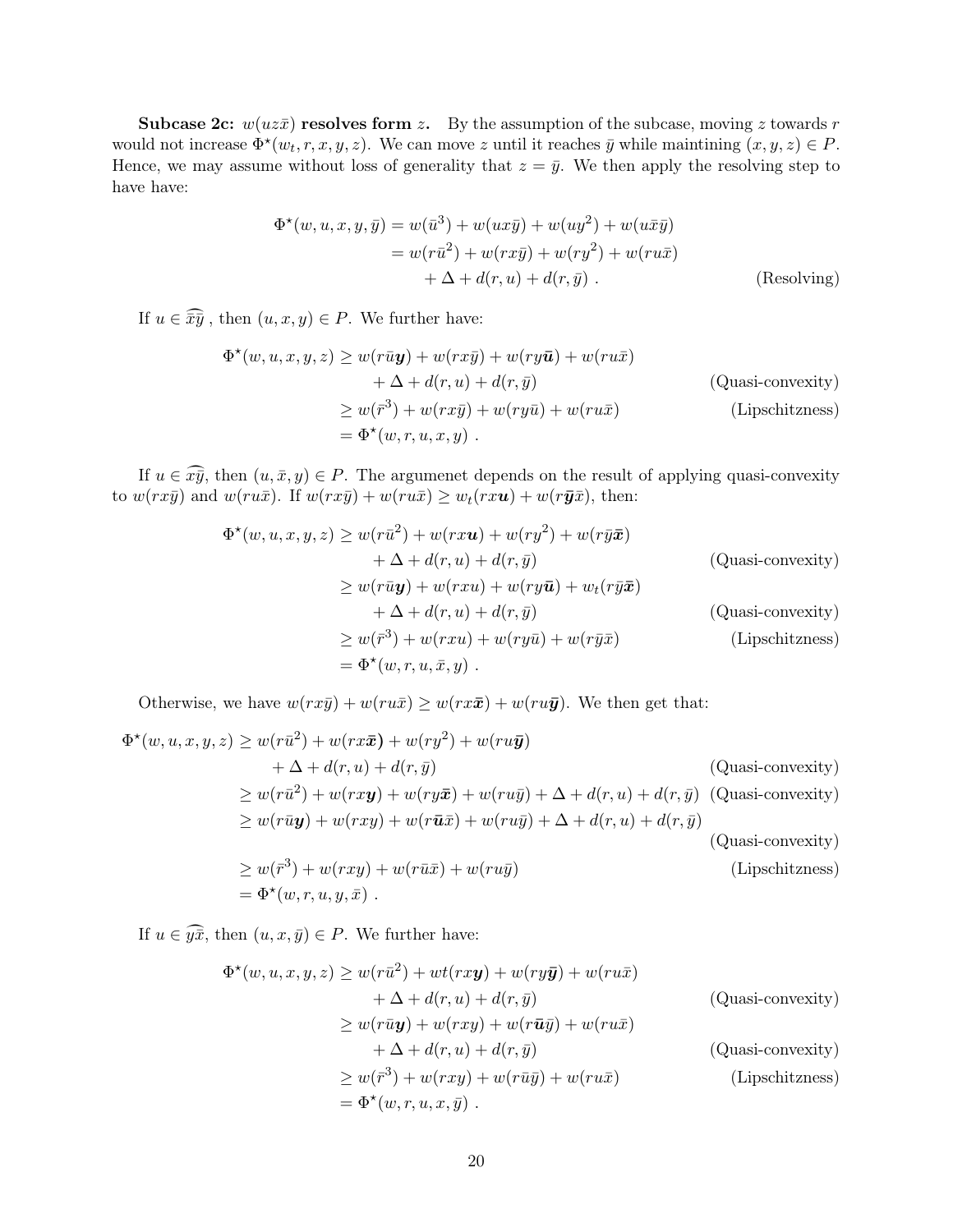Finally, if  $u \in \widehat{xy}$ , then  $(u, \bar{y}, \bar{x}) \in P$ . We futher have:

$$
\Phi^*(w, u, x, y, z) \ge w(r\bar{u}^2) + w(rx\bar{y}) + w(ry\bar{x}) + w(ru\mathbf{y})
$$
  
+  $\Delta + d(r, u) + d(r, \bar{y})$  (Quasi-convexity)  

$$
\ge w(r\bar{u}\mathbf{y}) + w(rx\bar{y}) + w(r\bar{u}\bar{x}) + w(ruy)
$$
  
+  $\Delta + d(r, u) + d(r, \bar{y})$  (Quasi-convexity)  

$$
\ge w(\bar{r}^3) + w(rx\bar{y}) + w(r\bar{u}\bar{x}) + w(ruy)
$$
 (Lipschitzness)  
=  $\Phi^*(w, r, u, \bar{y}, \bar{x})$ .

Case 3: none of  $w(ux\bar{y})$ ,  $w(uz\bar{z})$ ,  $w(uz\bar{x})$  resolve from u. Suppose that at least one of them resolves from x, y, or z, and at least one of them resolves from  $\bar{x}$ ,  $\bar{y}$ , or  $\bar{z}$ . Then, there will be two configurations that resolve from points other than  $u$  and the pair antipodes in the two configurations. This reduces to Subcase 1a, whose argument does not use the main assumption of Case 1 as remarked earlier.

Then, by symmetry, we may assume without loss of generality that  $w(ux\bar{y})$ ,  $w(uy\bar{z})$ ,  $w(uz\bar{x})$ resolve from  $x, y, z$  respectively. Further, this assumption and the potential function are both invariant to permuting  $x, y, z$  without changing parity. We may therefore assume without loss of generality that request r is on arc  $\bar{y}\bar{z}$ . We then conclude that  $(r, y, z) \in P$ , and further assume without loss of generality that  $x = r$  because:

$$
\Phi^*(w, u, x, y, z) = w(\bar{u}^3) + w(ux\bar{y}) + w(uy\bar{z}) + w(uz\bar{x})
$$
  
\n
$$
= w(\bar{u}^3) + w(ur\bar{y}) + w(uy\bar{z}) + w(uz\bar{x}) + d(r, x)
$$
 (Resolving)  
\n
$$
\geq w_t(\bar{u}^3) + w_t(ur\bar{y}) + w_t(uy\bar{z}) + w_t(uz\bar{r})
$$
 (Lipschitzness)  
\n
$$
= \Phi^*(w, u, r, y, z).
$$

With  $x = r$ , we now have  $\overline{z} \in \widehat{xy} = \widehat{ry}$ . Hence,  $w(uy\overline{z})$  can also resolve from  $\overline{z}$ . It then reduces to Subcase 1a.

## <span id="page-21-0"></span>B Canonical Forms of Existing Potential Functions

## B.1 On Restricting  $u = r_t$  Explicitly

Some potential functions in the literature (e.g., Examples [2](#page-10-1) and [3\)](#page-11-0) explicitly restrict  $u = r_t$ , where recall that  $r_t$  is the last request of the work function  $w_t$  under consideration. In other words, instead of defining  $\Phi_t = \min_{u, X} \Phi(w_t, u, X)$ , they instead let the potential value be:

<span id="page-21-1"></span>
$$
\Phi_t = \min_X \Phi(w_t, r_t, X) . \tag{13}
$$

We show that they are equivalent to the canonical form, as long as the difference between two consecutive potential values upper bounds the extended cost as in the canonical argument.

**Lemma 7.** Suppose that a canonical potential function  $\Phi$  in the form of Eqn. [\(9\)](#page-10-2) ensures that for any k-server instance and any t, the potential values in Eqn.  $(13)$  satisfy:

$$
\Phi_t - \Phi_{t-1} \ge w_t(\bar{r}_t^k) - w_{t-1}(\bar{r}_t^k) ,
$$

then we also have:

$$
\Phi_t = \min_{u,X} \Phi(w_t, u, X) .
$$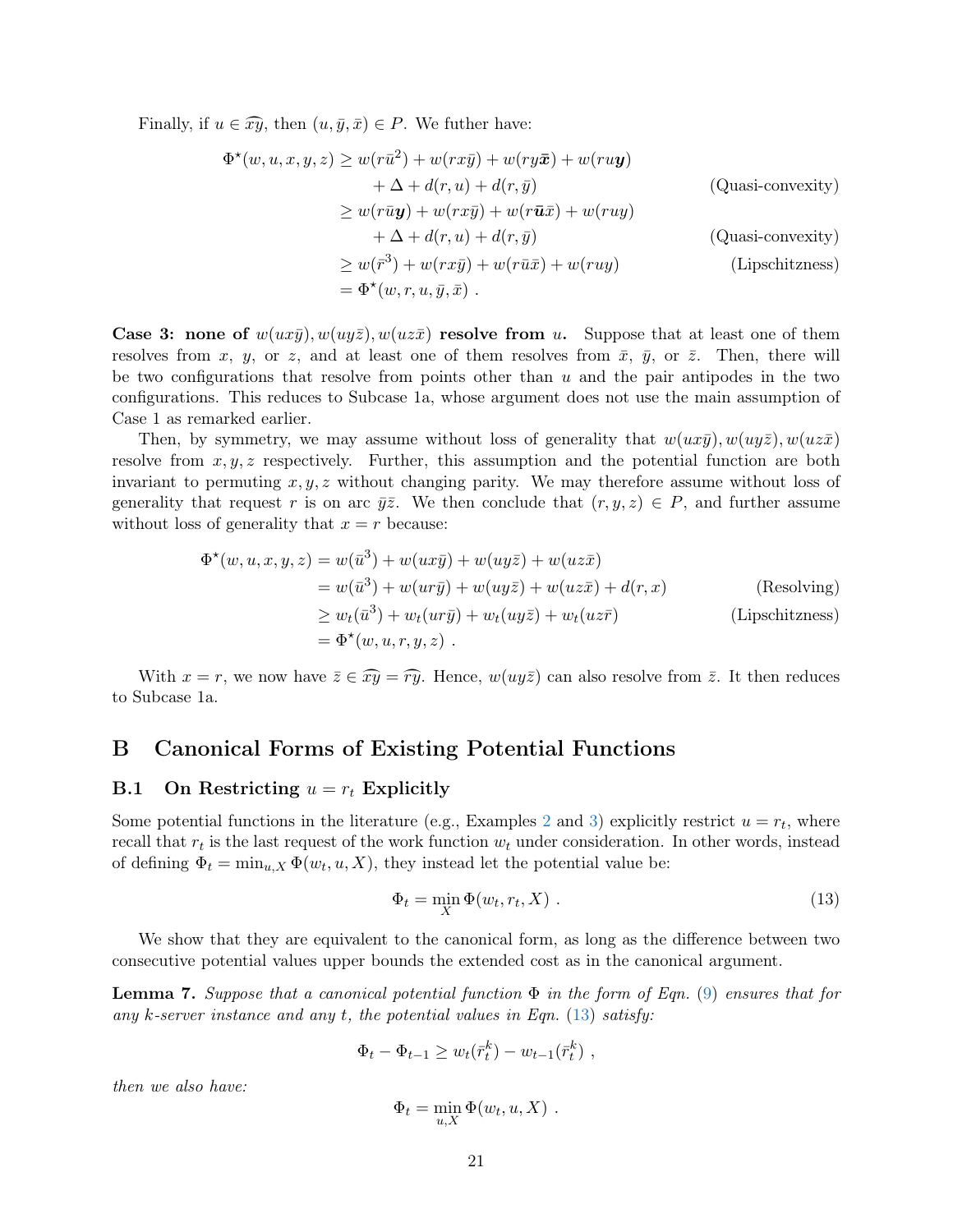*Proof.* Suppose for contrary that there is a k-server instance and some round  $t$  for which the lemma does not hold. Let  $u^*, X^*$  be the minimizer of  $\Phi(w_t, u, X)$ . We have:

$$
\Phi(w_t, u^*, X^*) < \Phi_t = \min_X \Phi(w_t, r_t, X) .
$$

Consider a new instance by letting  $r_{t+1} = u^*$ . By the form of canonical potential function in Eqn.  $(9)$ , we have:

$$
\Phi(w_{t+1}, r_{t+1}, X) = w_{t+1}(\bar{r}_{t+1}^3) + \sum_{i=1}^k w_{t+1}(r_{t+1}X_i) - \sum_{\{(i,j), (i',j')\} \in P} d(x_{i,j}, x_{i',j'}) .
$$

Further by the equality case of monotonicity (Lemma [1\)](#page-3-2), it can be written as:

$$
\Phi(w_{t+1}, r_{t+1}, X) = w_{t+1}(\bar{r}_{t+1}^3) + \sum_{i=1}^k w_t(r_t X_i) - \sum_{\{(i,j), (i',j')\} \in P} d(x_{i,j}, x_{i',j'})
$$
  
=  $w_{t+1}(\bar{r}_{t+1}^3) - w_t(\bar{r}_{t+1}^3) + \Phi(w_t, r_{t+1}, X)$ .

Hence, we get that:

$$
\Phi_{t+1} = \min_{X} \Phi(w_{t+1}, r_{t+1}, X)
$$
  
=  $w_{t+1}(\bar{r}_{t+1}^3) - w_t(\bar{r}_{t+1}^3) + \min_{X} \Phi(w_t, r_{t+1}, X)$   
=  $w_{t+1}(\bar{r}_{t+1}^3) - w_t(\bar{r}_{t+1}^3) + \Phi(w_t, r_{t+1}, X^*)$ .  $(r_{t+1} = u^*)$ 

Combining it with the assumption for contrary, we get that:

$$
\Phi_{t+1} - \Phi_t < \Phi_{t+1} - \Phi(w_t, r_{t+1}, X^*) = w_{t+1}(\bar{r}_{t+1}^k) - w_t(\bar{r}_{t+1}^k) \;,
$$

contracting the lemma assumption.

#### B.2 Equivalence of Existing Potentials and Their Canonical Forms

We first give some useful lemmas for enforcing antipode constraints.

<span id="page-22-0"></span>**Lemma 8** (Antipodes in Potentials). For any 1-Lipschitz function  $f : \Omega^{2m} \to R$ , where  $\Omega$  is a metric with antipodes, we have:

$$
\min_{X,Y \in \Omega^m} f(X,Y) - \sum_{x \in X} \sum_{y \in Y} d(x,y) = \min_{u \in \Omega} f(u^m, \bar{u}^m) - m^2 \Delta
$$

*Proof.* Note that the right-hand-side is a more restrictive minimization, requiring all  $x \in X$  be the same point, all  $y \in Y$  be the same point, and the two points are antipodes. Hence, the left-hand-side is less than or equal to the right-hand-side.

Next we establish the other direction. In other words, for any  $X, Y \in \Omega^m$  we shall find  $u \in \Omega$ such that:

$$
f(um, \bar{u}m) - f(X, Y) \le m2 \Delta - \sum_{x \in X} \sum_{y \in Y} = \sum_{x \in X} \sum_{y \in Y} d(x, \bar{y}).
$$

In fact, we will show that letting  $u$  be one of the points in  $X$  suffices, by proving that:

$$
\sum_{u \in X} \left( f(u^m, \bar{u}^m) - f(X, Y) \right) \le m \sum_{x \in X} \sum_{y \in Y} d(x, \bar{y}) .
$$

 $\Box$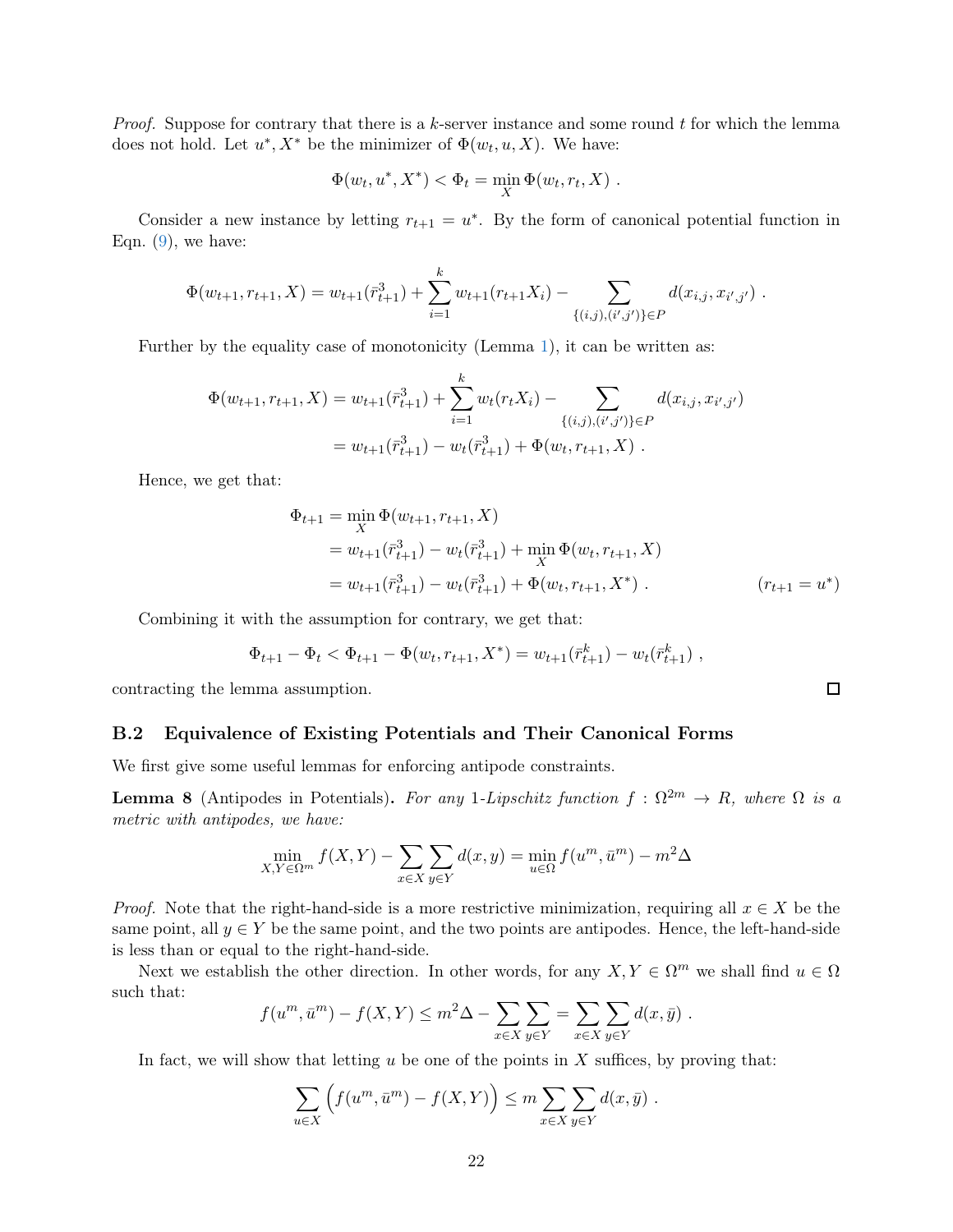By the 1-Lipchitzness of  $f$ , we have:

$$
\sum_{u\in X}\left(f(u^m,\bar{u}^m)-f(X,Y)\right)\leq \sum_{x\in X}\sum_{x'\in X:x'\neq x}d(x,x')+\sum_{x\in X}\sum_{y\in Y}d(x,\bar{y})\;.
$$

It remains to bound the first summation on the right by  $(m-1)$  times the second summation. Further any  $y \in Y$  we have:

$$
\sum_{x \in X} \sum_{x' \in X: x' \neq x} d(x, x') \leq \sum_{x \in X} \sum_{x' \in X: x' \neq x} \left( d(x, \bar{y}) + d(x', \bar{y}) \right)
$$

$$
= 2(m - 1) \sum_{x \in X} d(x, \bar{y}) .
$$

Averaging over  $y \in Y$ , we have:

$$
\sum_{x \in X} \sum_{x' \in X: x' \neq x} d(x, x') \leq \frac{2(m-1)}{m} \sum_{x \in X} \sum_{y \in Y} d(x, \bar{y}) \leq (m-1) \sum_{x \in X} \sum_{y \in Y} d(x, \bar{y}) .
$$

 $\Box$ 

<span id="page-23-0"></span>**Corollary 9.** For any 1-Lipschitz function  $f: (\Omega^{m_1}, \Omega^{m_1}, \dots, \Omega^{m_\ell}, \Omega^{m_\ell}) \to R$ , where  $\Omega$  is a metric with antipodes, we have:

$$
\min_{X_i, Y_i \in \Omega^{m_i}} f(X_1, Y_1, \dots, X_\ell, Y_\ell) - \sum_{i=1}^\ell \sum_{x \in X_i} \sum_{y \in Y_i} d(x, y) \n= \min_{(u_1, \dots, u_\ell) \in \Omega^\ell} f(u_1^{m_1}, \bar{u}_1^{m_1}, \dots, u_\ell^{m_\ell}, \bar{u}_\ell^{m_\ell}) - \Delta \sum_{i=1}^\ell m_i^2.
$$

Example [1.](#page-10-3) Recall the canonical form:

$$
\Phi(w_t, u, X) = w_t(\bar{u}^3) + w_t(uX_1) + w_t(uX_2) + w_t(uX_3)
$$
  
\n
$$
- d(x_{12}, x_{21}) - d(x_{22}, x_{31}) - d(x_{32}, x_{11})
$$
 (Antipode constraints)  
\n
$$
- d(x_{11}, x_{21}) - d(x_{21}, x_{31}) - d(x_{31}, x_{11}).
$$
 (Not on a semi-circle)

Since the work functions are Lipchitzness, and because each of  $x_{12}$ ,  $x_{22}$  and  $x_{32}$  only appears in one configuration, it is equivalent to

$$
\Phi(w_t) = \min_{u, x_{11}, x_{21}, x_{31} \in \Omega} w_t(\bar{u}^3) + w_t(ux_{11}\bar{x}_{21}) + w_t(ux_{21}\bar{x}_{31}) + w_t(ux_{31}\bar{x}_{11})
$$
  
-  $d(x_{11}, x_{21}) - d(x_{21}, x_{31}) - d(x_{31}, x_{11})$   
=  $\min_{u, x, y, z \in \Omega} w_t(\bar{u}^3) + w_t(ux\bar{y}) + w_t(uy\bar{z}) + w_t(uz\bar{x}) - d(x, y) - d(y, z) - d(z, x)$ 

Examples [2](#page-10-1) and [3.](#page-11-0) These two cases are evident from the discussion in the main text and from Lemma [8.](#page-22-0)